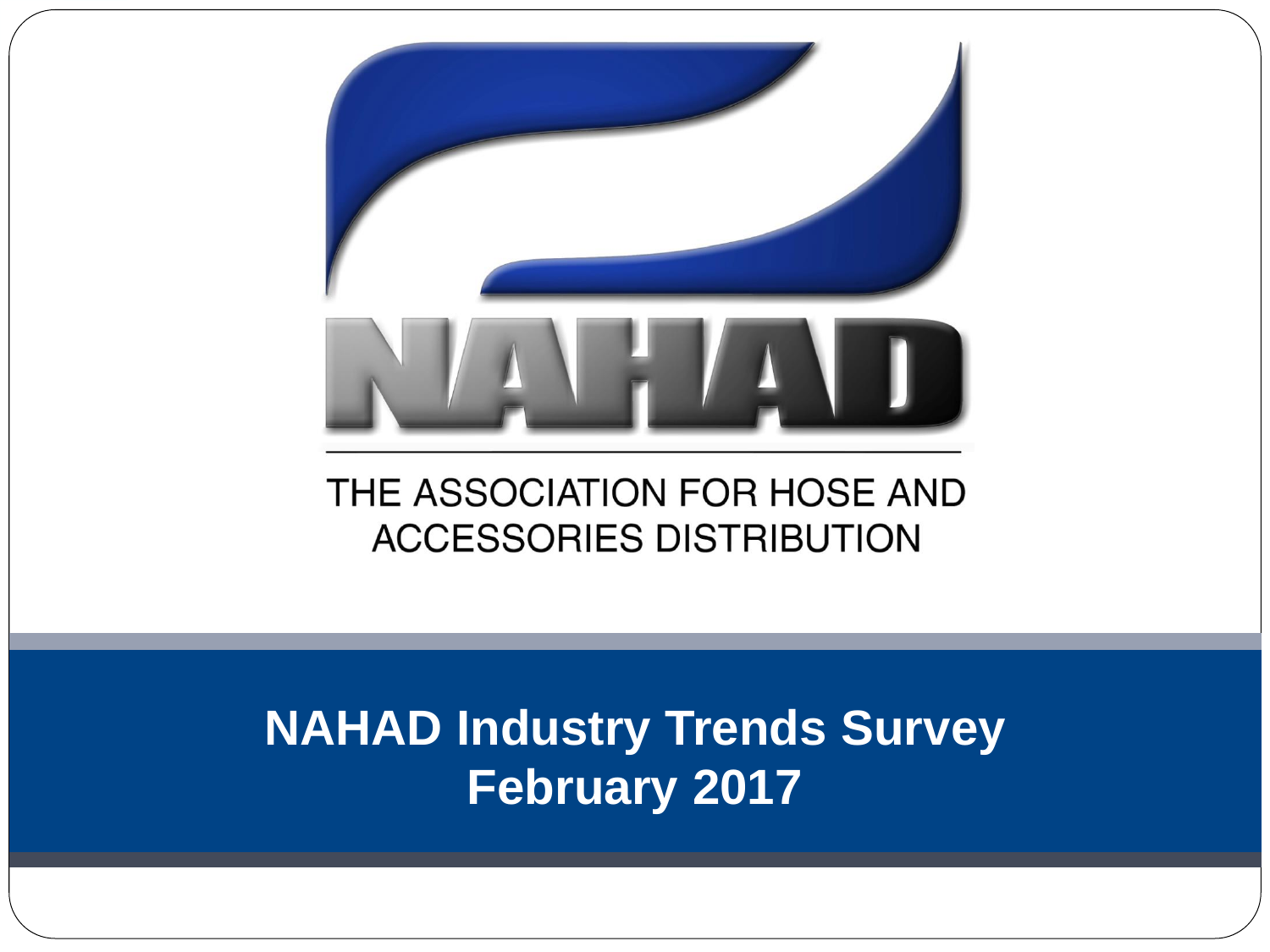### **Highlights / Summary Thoughts**

#### **Summary Thoughts:**

This month's survey offers the first evidence of stronger activity following the broad post-election improvement in optimism. Although just one month, the broad-based improvement in sales and orders, improved backlog, and much improved inventory metrics suggests the pace of recovery could be more robust than we had previously expected following this long, drawn-out downturn.

#### **Highlights:**

- Sales improved in our fluid power survey turned positive for the first time since March 2015 and sales beat plan for the first time in over two years as sales grew 6% in January following a 2% decline in December.
- Evidence suggests we are entering a period of inventory rebuild as our measure of inventory sentiment hit the lowest reading since 2011 and inventories appear to have increased slightly month-over-month.
- Distributors and manufacturers have left their full year outlook for 2017 unchanged at up 5-6% on average. This up from an initial outlook of 3% and follows a decline of ~5% in 2016.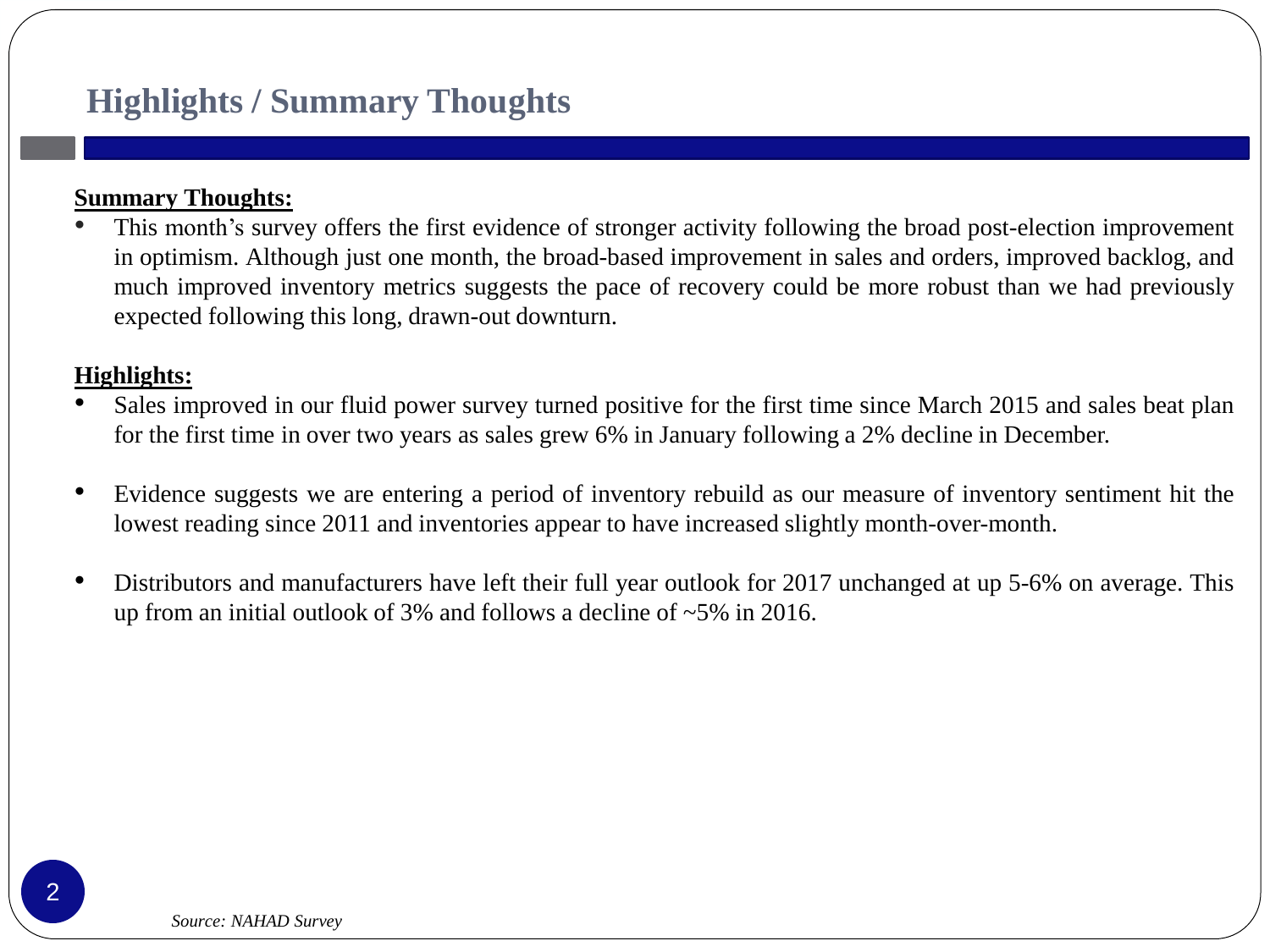#### **Sales Growth Turns Positive for First Time Since March 2015**

Sales in January increased 6%, marking the first month of growth since March 2015. Growth in January was helped by an extra day and compares to a 2% decline in December which had one fewer day. Adjusting for the change in days suggests sales growth was ~2% for both months. A net 35% of participants beat plan in January vs. a net 26% that missed plan in December. This is the first time sales have exceeded plan since September 2014.

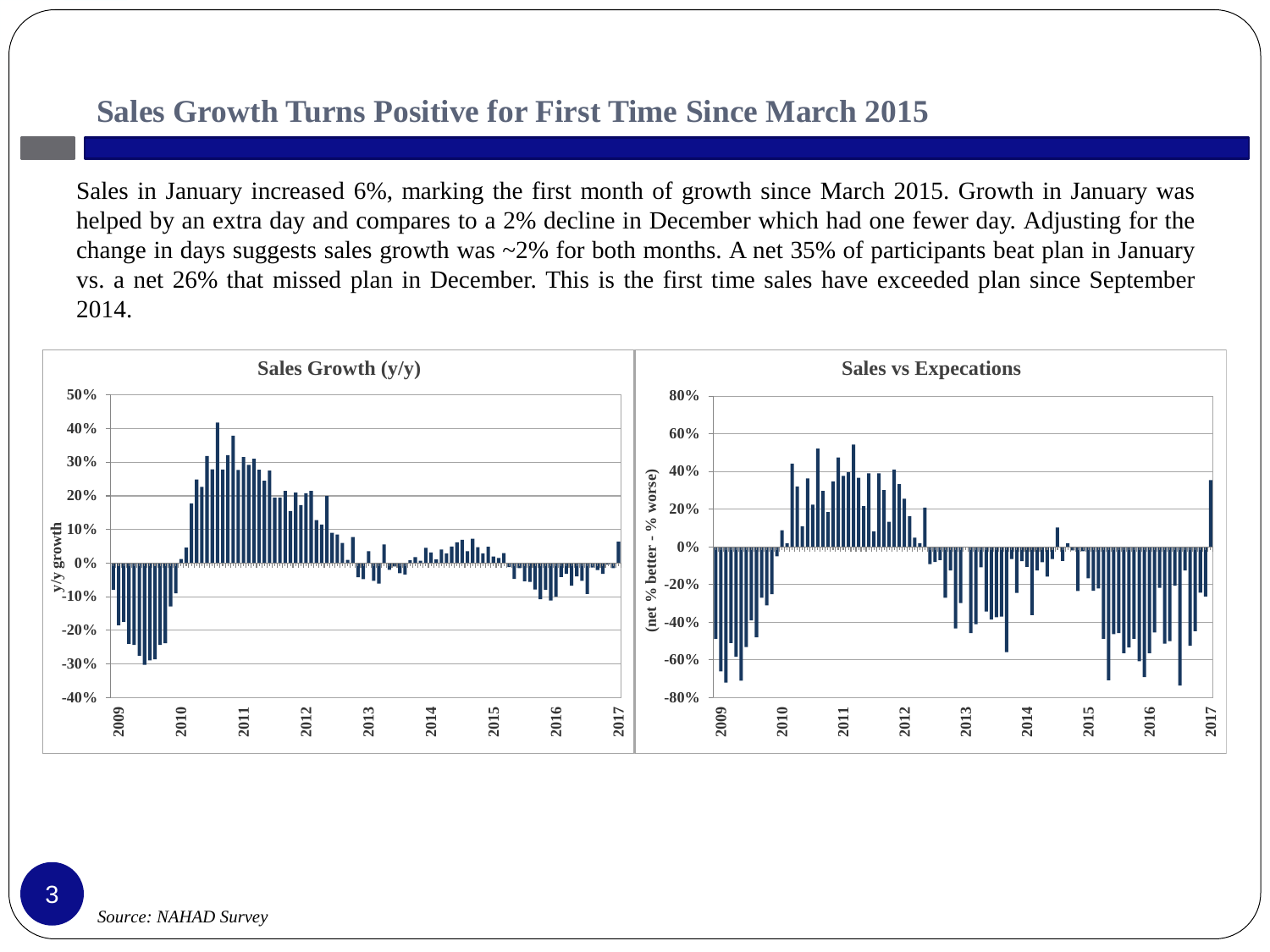#### **Monthly Sales Growth – January 2017**

|                                            |        |      |               |               |               |      |            |               |               |                |           |               |               |      |                     | <b>Monthly Sales Growth</b>     |                                           |               |           |            |                  |            |               |               |                      |               |               |        |               |               |
|--------------------------------------------|--------|------|---------------|---------------|---------------|------|------------|---------------|---------------|----------------|-----------|---------------|---------------|------|---------------------|---------------------------------|-------------------------------------------|---------------|-----------|------------|------------------|------------|---------------|---------------|----------------------|---------------|---------------|--------|---------------|---------------|
|                                            |        |      |               | <b>Total</b>  |               |      |            |               |               |                |           |               |               |      | <b>Distributors</b> |                                 |                                           |               |           |            |                  |            |               |               | <b>Manufacturers</b> |               |               |        |               |               |
|                                            | 2009   | 2010 | 2011          | 2012          | 2013          | 2014 | 2015       | 2016          | 2017          |                |           | 2009          | 2010          | 2011 | 2012                | 2013                            | 2014                                      | 2015          | 2016      | 2017       |                  |            | 2009<br>2010  | 2011          | 2012                 | 2013          | 2014          | 2015   | 2016          | 2017          |
| January                                    | $-19%$ | 1%   | 32%           | 21%           | 4%            | 3%   | 2%         | $-10%$        | 6%            | Januarv        |           | $-16%$        | $-6%$         | 28%  | 26%                 | 1%                              | 3%                                        | 3%            | $-12%$    | 7%         | January          |            | $-21%$<br>9%  | 35%           | 17%                  | 7%            | 3%            | 1%     | $-8%$         | 6%            |
| February                                   | $-18%$ | 5%   | 29%           |               | $-5%$         |      | 2%         | $-4%$         |               | February       |           | $-17%$        |               | 28%  | 24%                 |                                 | 3%                                        | 2%            | $-3%$     |            | February         |            | $-18%$        | 31%           | 19%                  | $-5%$         | $-1%$         | 2%     | $-6%$         |               |
| March                                      | $-24%$ | 18%  | 31%           | 13%           | $-6%$         | 4%   | 3%         | $-3%$         |               | <b>March</b>   |           | $-22%$        | 12%           | 33%  | 16%                 | $-5%$                           | 5%                                        | 4%            | $-4%$     |            | March            |            | $-26%$<br>24% | 30%           | 10%                  | $-7%$         | 3%            | 2%     | $-2%$         |               |
| April                                      | $-24%$ | 25%  | 28%           |               | 6%            | 3%   | $-1%$      | $-7%$         |               | April          |           | $-22%$        | 17%           | 27%  |                     |                                 | 1%                                        | 2%            | $-9%$     |            | April            |            | $-27%$<br>32% | 29%           | 13%                  | 5%            | 4%            | $-5%$  | $-5%$         |               |
| May                                        | $-28%$ | 23%  | 25%           |               |               |      | $-5%$      | $-4%$         |               | <b>May</b>     |           | $-27%$        | 18%           | 31%  | 21%                 | $-3%$                           | 4%                                        | $-6%$         | $-4%$     |            | May              |            | $-28%$<br>28% | 18%           | 19%                  | $-1%$         | 6%            | $-4%$  | $-4%$         |               |
| June                                       | $-30%$ | 32%  | 28%           | 9%            | $-1\%$        | 6%   | $-2%$      | $-5%$         |               | <b>June</b>    |           | $-29%$        | 25%           | 27%  | 10%                 | $-1%$                           | 7%                                        | $-1\%$        | $-5%$     |            | .Tune            |            | $-32%$<br>39% | 28%           |                      | 0%            | 6%            | $-2%$  | $-5%$         |               |
| July                                       | $-29%$ | 28%  | 20%           |               | $-3%$         | 7%   | $-5%$      | $-9%$         |               | .Julv          |           | $-29%$        | 23%           | 23%  | 13%                 | $-2%$                           | 8%                                        | $-5%$         | $-8%$     |            | .Tulv            |            | $-29%$<br>33% | 17%           | 5%                   | $-4%$         | 6%            | $-6%$  | $-10%$        |               |
| August                                     | $-29%$ | 42%  |               | 6%            | $-3%$         |      | -6%        | $-1%$         |               | <b>August</b>  |           | $-28%$        | 38%           | 25%  | 6%                  |                                 | 3%                                        | 2%            | $-1%$     |            | August           |            | $-29%$<br>46% | 14%           |                      | $-2%$         | 4%            | $-9%$  | $-2%$         |               |
| <b>September</b>                           | $-24%$ | 28%  | 22%           | 1%            | 1%            | 7%   | $-8%$      | $-2%$         |               | September      |           | $-24%$        |               | 29%  | 5%                  | 1%                              | 9%                                        | $-6%$         | $-1%$     |            | <b>September</b> |            | $-24%$<br>34% | 14%           |                      | 1%            | 5%            | $-9%$  | $-3%$         |               |
| October                                    | $-24%$ | 32%  |               | 8%            | 2%            | 5%   | $-11%$     | $-3%$         |               | <b>October</b> |           | $-2.5%$       | 22%           | 20%  | 13%                 | $\frac{0}{6}$                   | 4%                                        |               | $-6%$     |            | October          |            | $-22%$<br>42% | 14%           | 3%                   | 2%            | 5%            | $-10%$ | $-1%$         |               |
| November                                   | $-13%$ | 38%  | 21%           |               | 1%            | 3%   | $-8%$      | 0%            |               | November       |           | $-14%$        | 31%           | 28%  | 2%                  | 2%                              | 2%                                        |               | $-4%$     |            | November         |            | $-12%$        | 15%           | $-10%$               | $-1\%$        | 4%            | $-10%$ | 3%            |               |
| <b>December</b>                            | $-9%$  | 28%  | 17%           | $-5%$         | 5%            | 5%   | $-11%$     | $-2%$         |               | December       |           | $-14%$        | 21%           | 24%  | 4%                  | 4%                              | 6%                                        | $-14%$        | 1%        |            | <b>December</b>  | $-4%$      | 28%           | 5%            | $-8%$                | 5%            | 4%            | $-9%$  | $-4%$         |               |
|                                            |        |      |               |               |               |      |            |               |               |                |           |               |               |      |                     |                                 | <b>Percent Positive / Negative Growth</b> |               |           |            |                  |            |               |               |                      |               |               |        |               |               |
|                                            |        |      |               |               |               |      |            |               |               |                |           |               |               |      |                     |                                 |                                           |               |           |            |                  |            |               |               |                      |               |               |        |               |               |
|                                            |        |      | <b>Jan-15</b> | <b>Feb-15</b> | <b>Mar-15</b> |      | Apr 15     | <b>May 15</b> | <b>Jun-15</b> | Jul-15         | Aug-15    | Sep 15        | <b>Oct-15</b> |      | <b>Nov-15</b>       | Dec-15                          | <b>Jan-16</b>                             | Feb 16 Mar 16 |           |            | Apr-16 May-16    | Jun-16     | <b>Jul-16</b> | <b>Aug-16</b> | Sep 16               | <b>Oct-16</b> | <b>Nov-16</b> |        | <b>Dec-16</b> | <b>Jan-17</b> |
| Positive Sales Growth<br><b>Flat Sales</b> |        |      | 57%<br>5%     | 44%<br>22%    | 49%<br>22%    |      | 38%<br>15% | 46%<br>3%     | 31%<br>22%    | 40%<br>13%     | 26%<br>6% | 19%<br>7%     | 23%<br>3%     |      | 29%<br>7%           | 15%<br>3%                       | 24%<br>5%                                 | 20%<br>20%    | 47%<br>8% | 13%<br>21% | 28%<br>17%       | 24%<br>18% | 13%<br>19%    | 41%<br>15%    | 43%<br>9%            | 33%<br>17%    | 43%<br>10%    |        | 40%<br>4%     | 67%<br>14%    |
| Negative Sales Growth                      |        |      | 38%           | 34%           | 30%           |      | 48%        | 51%           | 47%           | 48%            | 68%       | 74%           | 74%           |      | 64%                 | 83%                             | 71%                                       | 60%           | 44%       | 66%        | 56%              | 58%        | 69%           | 44%           | 49%                  | 50%           | 47%           |        | 57%           | 19%           |
| Net % (Positive - Negative)                |        |      | 19%           | 10%           | 19%           |      | $-10%$     | $-6%$         | $-17%$        | $-8%$          | $-41%$    | $-56%$        | $-51%$        |      | $-36%$              | $-68%$                          | $-44%$                                    | $-37%$        | 3%        | $-53%$     | $-19%$           | $-24%$     | $-56%$        | $-3%$         | $-6%$                | $-19%$        | $-3%$         |        | $-17%$        | 48%           |
|                                            |        |      |               |               |               |      |            |               |               |                |           |               |               |      |                     |                                 |                                           |               |           |            |                  |            |               |               |                      |               |               |        |               |               |
|                                            |        |      |               |               |               |      |            |               |               |                |           |               |               |      |                     | <b>Results vs. Expectations</b> |                                           |               |           |            |                  |            |               |               |                      |               |               |        |               |               |
|                                            |        |      | Jan-15        | Feb 15        | <b>Mar 15</b> |      | Apr $-15$  | <b>May 15</b> | <b>Jun 15</b> | <b>Jul-15</b>  | Aug-15    | <b>Sep-15</b> | <b>Oct-15</b> |      | <b>Nov-15</b>       | <b>Dec-15</b>                   | Jan-16                                    | Feb-16 Mar-16 |           |            | Apr-16 May-16    | Jun-16     | <b>Jul-16</b> | Aug-16        | Sep-16               | <b>Oct-16</b> | Nov-16        |        | <b>Dec-16</b> | <b>Jan-17</b> |
| Better than expected                       |        |      | 24%           | 21%           | 24%           |      | 17%        | 5%            | 12%           | 11%            | 10%       | 9%            | 7%            |      | 6%                  | 5%                              | 8%                                        | 9%            | 22%       | 5%         | 10%              | 24%        | 0%            | 33%           | 5%                   | 8%            | 18%           |        | 15%           | 52%           |
| In line with expectations                  |        |      | 36%           | 35%           | 29%           |      | 17%        | 20%           | 29%           | 33%            | 23%       | 29%           | 37%           |      | 27%                 | 21%                             | 28%                                       | 36%           | 35%       | 38%        | 30%              | 32%        | 26%           | 23%           | 38%                  | 39%           | 39%           |        | 44%           | 31%           |
| Worse than expected                        |        |      | 40%           | 44%           | 46%           |      | 66%        | 76%           | 59%           | 57%            | 67%       | 62%           | 56%           |      | 67%                 | 74%                             | 64%                                       | 55%           | 43%       | 56%        | 60%              | 44%        | 74%           | 45%           | 58%                  | 53%           | 42%           |        | 41%           | 17%           |
| Net % (Better - Worse)                     |        |      | $-17%$        | $-23%$        | $-22%$        |      | $-49%$     | $-71%$        | $-46%$        | $-46%$         | $-56%$    | $-53%$        | $-49%$        |      | $-61%$              | $-69%$                          | $-53%$                                    | $-45%$        | $-22%$    | $-51%$     | $-50%$           | $-17%$     | $-74%$        | $-13%$        | $-53%$               | $-45%$        | $-24%$        |        | $-26%$        | 35%           |

4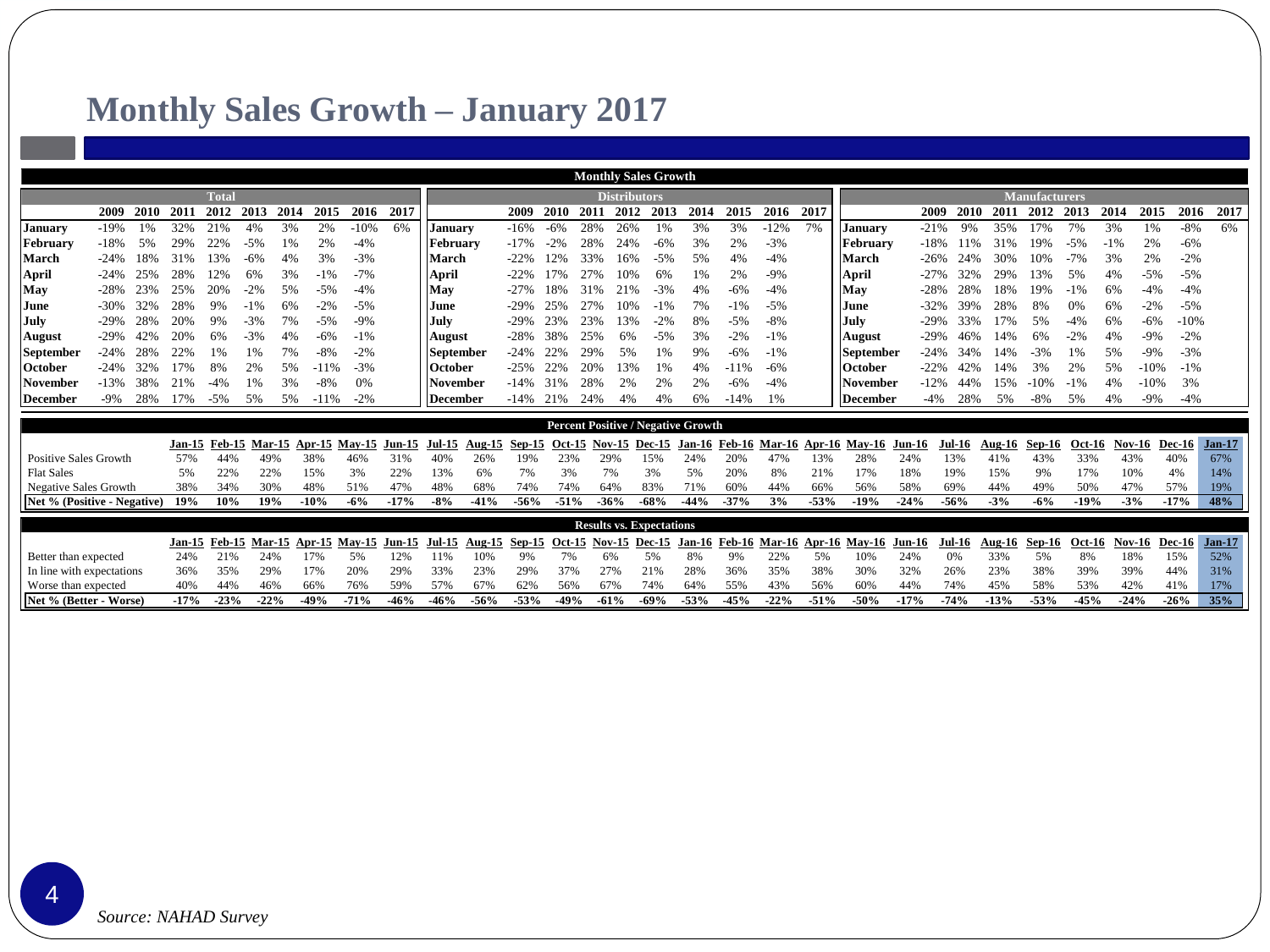#### **Orders & Backlogs Both Improve In January**

Orders rose 10% in January following a 2% decline in December and a net 37% of manufacturers and distributors noted an increase in backlogs sequentially following a net 23% reporting a sequential decline in December.

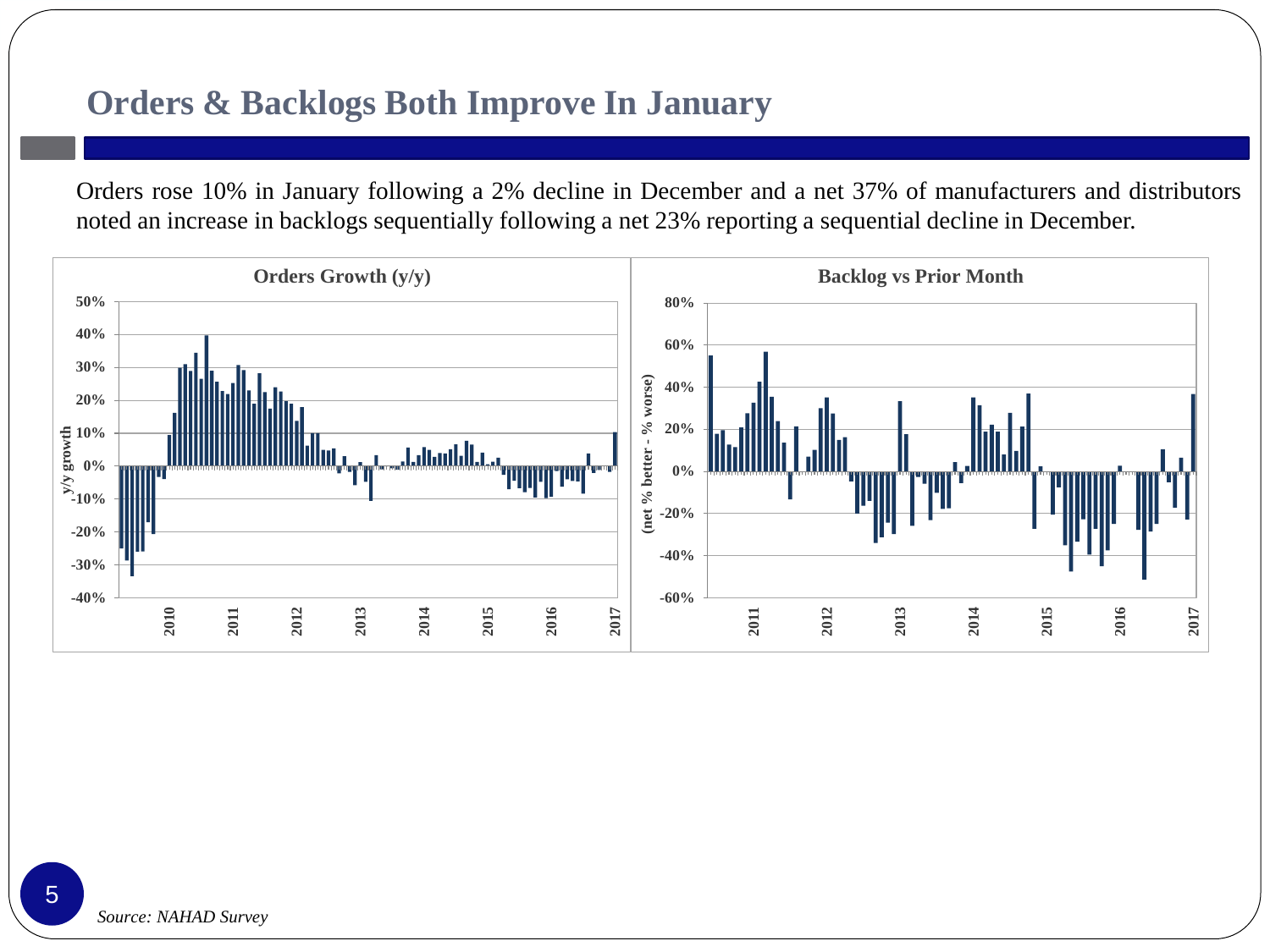### **Orders and Backlog Growth Trends**

|                                    | <b>Monthly Order Growth</b><br><b>Distributors</b> |            |            |                |          |          |                 |                |      |                             |        |            |            |                     |                               |          |                 |                |      |                                    |         |            |           |                      |          |          |                |          |      |
|------------------------------------|----------------------------------------------------|------------|------------|----------------|----------|----------|-----------------|----------------|------|-----------------------------|--------|------------|------------|---------------------|-------------------------------|----------|-----------------|----------------|------|------------------------------------|---------|------------|-----------|----------------------|----------|----------|----------------|----------|------|
|                                    |                                                    |            |            | <b>Total</b>   |          |          |                 |                |      |                             |        |            |            |                     |                               |          |                 |                |      |                                    |         |            |           | <b>Manufacturers</b> |          |          |                |          |      |
|                                    | 2009                                               | 2010       | 2011       | 2012           | 2013     | 2014     | 2015            | 2016           | 2017 |                             | 2009   | 2010       | 2011       | 2012                | 2013                          | 2014     | 2015            | 2016           | 2017 |                                    | 2009    | 2010       |           | 2011 2012            | 2013     | 2014     | 2015           | 2016     | 2017 |
| <b>January</b>                     |                                                    | 9%         | 25%        | 14%            | 1%       | 6%       | 1%              | $-8%$          | 10%  | <b>January</b>              |        | 1%         | 25%        | 13%                 | 3%                            | 6%       | 3%              | $-13%$         | 10%  | <b>January</b>                     |         | 18%        | 25%       | 15%                  | $-1%$    | 5%       | $-2%$          | $-5%$    | 11%  |
| February                           |                                                    | 16%        | 31%        | 18%            | $-5%$    | 5%       | 1%              | $-1%$          |      | February                    |        | 12%        | 31%        | 19%                 | $-7%$                         | 4%       | 4%              | $-2%$          |      | February                           |         | 21%        | 31%       | .7%                  | $-3%$    | 6%       | $-1%$          | $-1%$    |      |
| <b>March</b>                       |                                                    | 30%        | 29%        | 6%             | $-11%$   | 3%       | 3%              | $-6%$          |      | March                       |        | 29%        | 30%        | 10%                 | $-6%$                         | 4%       | 2%              | $-7%$          |      | <b>March</b>                       |         | 31%        | 29%       | 3%                   | $-15%$   | 2%       | 3%             | $-6%$    |      |
| April                              | $-25%$                                             | 31%        | 23%        | 10%            | 3%       | 4%       | $-3%$           | $-4%$          |      | April                       | $-25%$ | 30%        | 29%        | 8%                  | 5%                            | 3%       | 0%              | $-6%$          |      | April                              | $-2.5%$ | 32%        | 18%       | 2%                   | 2%       | 5%       | $-5%$          | $-2%$    |      |
| May                                | $-29%$                                             | 29%        | 19%        | 10%            |          | 4%       | $-7%$           | $-4%$          |      | May                         | $-27%$ | 28%        |            | 5%                  | $-2%$                         | 5%       |                 | $-2%$          |      | May                                | $-31%$  | 30%        | 12%       | 1.5%                 | 0%       | 3%       | $-4%$          | $-7%$    |      |
| June                               | $-33%$                                             | 34%        | 28%        | .5%            | 0%       | 5%       | $-4%$           | $-5%$          |      | .Iune                       | $-30%$ | 28%        | 33%        | 1%                  | $-2%$                         | 7%       | $-6%$           | $-7%$          |      | June.                              | $-37%$  | 41%        | 24%       | 10%                  | 2%       | 3%       | $-2%$          | $-2%$    |      |
| July                               | $-26%$                                             | 27%        | 23%        | 5%             | $-1%$    | 7%       | $-7%$           | $-8%$          |      | July                        | $-28%$ | 20%        | 25%        | 8%                  | 1%                            | 9%       | $-9%$           | $-8%$          |      | .Julv                              | $-24%$  | 34%        | 20%       | 2%                   | $-2%$    | 5%       | $-5%$          | $-9%$    |      |
| <b>August</b>                      | $-26%$                                             | 40%        | 18%        | .5%            | $-1%$    | 3%       | $-8%$           | 4%             |      | <b>August</b>               | $-26%$ | 34%        | 29%        | 6%                  | $-1%$                         | 3%       | $-7%$           | 4%             |      | <b>August</b>                      | $-26%$  | 46%        | 7%        | 5%                   | $-1%$    | 4%       | $-9%$          | 4%       |      |
| <b>September</b>                   | $-17%$                                             | 29%        | 24%        | $-2%$          | 1%       | 8%       | $-7%$           | $-1%$          |      | <b>September</b>            | $-20%$ | 29%        | 30%        | 1%                  | 3%                            | 11%      | $-7%$           | $-2%$          |      | <b>September</b>                   | $-14%$  | 29%        | 19%       | $-5%$                | 0%       | 5%       | $-7%$          | 0%       |      |
| October                            | $-21%$                                             | 26%        | 25%        | 3%             | 4%       | 7%       | $-10%$          | $-1%$          |      | October                     | $-21%$ | 25%        | 25%        |                     | 4%                            | 7%       | $-9%$           | $-4%$          |      | <b>October</b>                     | $-20%$  | 26%        | 23%       | 10%                  | 4%       | 6%       | $-10%$         | 2%       |      |
| <b>November</b>                    | $-3%$                                              | 23%        | 20%        | $-2%$          | 1%       | 1%       | $-5%$           | 0%             |      | November                    | $-2%$  | 28%        | 21%        |                     | $-1%$                         | 2%       |                 | $-3%$          |      | <b>November</b>                    | $-4%$   | 17%        | 19%       | $-3%$                | 4%       | 1%       | $-6%$          | 3%       |      |
| December                           | $-4%$                                              | 18%        | 18%        | $-6%$          | 3%       | 4%       | $-10%$          | $-2%$          |      | <b>December</b>             | $-10%$ | 27%        | 21%        | 5%                  | 5%                            | 4%       | $-8%$           | $-2%$          |      | <b>December</b>                    | 3%      | 17%        | 1%        | $-11%$               | 1%       | 4%       | $-11%$         | $-2%$    |      |
|                                    |                                                    |            |            |                |          |          |                 |                |      |                             |        |            |            |                     |                               |          |                 |                |      |                                    |         |            |           |                      |          |          |                |          |      |
|                                    |                                                    |            |            |                |          |          |                 |                |      |                             |        |            |            |                     | <b>Monthly Backlog Growth</b> |          |                 |                |      |                                    |         |            |           |                      |          |          |                |          |      |
|                                    |                                                    |            |            | <b>Total</b>   |          |          |                 |                |      |                             |        |            |            | <b>Distributors</b> |                               |          |                 |                |      |                                    |         |            |           | <b>Manufacturers</b> |          |          |                |          |      |
|                                    | 2009                                               | 2010       | 2011       | 2012           | 2013     | 2014     | 2015            | 2016           | 2017 |                             | 2009   | 2010       | 2011       | 2012                | 2013                          | 2014     | 2015            | 2016           | 2017 |                                    | 2009    | 2010       | 2011      | 2012                 | 2013     | 2014     | 2015           | 2016     | 2017 |
| <b>January</b>                     |                                                    |            | 25%        | 22%            | 1%       | 1%       | 3%              | $-6%$          | 4%   | <b>January</b>              |        |            | 22%        | 30%                 | 0%                            | 1%       | 3%              | $-7%$          | 1%   | <b>January</b>                     |         |            | 28%       | 13%                  | 1%       | 1%       | 2%             | $-5%$    | 8%   |
| February                           |                                                    |            | 32%        | 18%            | $-2%$    | 3%       | 2%              | $-5%$          |      | February                    |        |            | 35%        |                     | $-2%$                         | 2%       | 3%              | $-7%$          |      | February                           |         |            | 30%       | 3%                   | $-1%$    | 3%       | 1%             | $-3%$    |      |
| March                              |                                                    |            | 40%        | 5%             | $-5%$    | 2%       | 2%              | $-7%$          |      | March                       |        |            | 39%        | 24%                 | $-2%$                         | 4%       | 3%              | $-9%$          |      | March                              |         |            | 41%       | 7%                   | $-8%$    | 1%       | 1%             | $-4%$    |      |
| <b>April</b>                       |                                                    |            | 31%        | 6%             | $-6%$    | 4%       | $-1\%$          | $-8%$          |      | April                       |        |            | 36%        | 25%                 | $-6%$                         | 4%       | 0%              | $-14%$         |      | April                              |         |            | 27%       | 7%                   | $-6%$    | 3%       | $-1%$          | $-3%$    |      |
| May                                |                                                    |            | 25%        | 10%            | $-2%$    | 3%       | $-3%$           | $-6%$          |      | May                         |        |            | 37%        | 11%                 | $-3%$                         | 4%       | $-4%$           | $-5%$          |      | May                                |         |            | 14%       | 10%                  | 0%       | 2%       | $-1%$          | $-6%$    |      |
| June                               |                                                    | 24%        | 29%        | 8%             | $-7%$    | 3%       | $-3%$           | $-5%$          |      | l.Iune                      |        | 29%        | 32%        | 11%                 | $-6%$                         | 5%       | $-5%$           | $-8%$          |      | <b>June</b>                        |         | 20%        | 25%       | 6%                   | $-7%$    | 2%       | $-1%$          | $-3%$    |      |
| July                               |                                                    | 29%        | 25%        | 7%             | $-4%$    | 5%       | $-7%$           | $-6%$          |      | July                        |        | 24%        | 29%        | 12%                 | $-5%$                         | 6%       |                 | $-2%$          |      | July                               |         | 34%        |           | 3%                   | $-3%$    | 4%       | $-4%$          | $-10%$   |      |
| August                             |                                                    | 37%        |            | 6%             | $-3%$    | 4%       | $-8%$           | $-3%$          |      | <b>August</b>               |        | 29%        | 36%        | 7%                  | $-5%$                         | 5%       |                 | $-4%$          |      | <b>August</b>                      |         | 45%        | $-1%$     | 6%                   | $-1%$    | 2%       | $-5%$          | $-2%$    |      |
| <b>September</b>                   |                                                    | 37%        | 24%        |                | $-3%$    | 6%       |                 | $-4%$          |      | September                   |        | 37%        | 33%        | 9%                  | $-6%$                         | 9%       | $-9%$           | $-6%$          |      | <b>September</b>                   |         | 37%        | 16%       | $-1\%$               | 1%       | 2%       | $-3%$          | $-2%$    |      |
| October                            |                                                    | 34%        |            | $-1\%$         | 1%       | 6%       | $-8%$           | 0%             |      | October                     |        | 24%        | 26%        | $-4%$               | 1%                            | 7%       |                 | 1%             |      | <b>October</b>                     |         | 45%        | 19%       | 3%                   | 0%       | 6%       | $-5%$          | 0%       |      |
| <b>November</b><br><b>December</b> |                                                    | 32%<br>25% | 26%<br>19% | $-3%$<br>$-3%$ | 0%<br>2% | 2%<br>6% | $-10%$<br>$-6%$ | $-2%$<br>$-2%$ |      | <b>November</b><br>December |        | 23%<br>20% | 29%<br>27% | $-3%$<br>2%         | $-2%$<br>2%                   | 3%<br>8% | $-12%$<br>$-5%$ | $-5%$<br>$-4%$ |      | <b>November</b><br><b>December</b> |         | 41%<br>30% | 23%<br>1% | $-4%$<br>-6%         | 1%<br>1% | 1%<br>3% | $-8%$<br>$-7%$ | 1%<br>0% |      |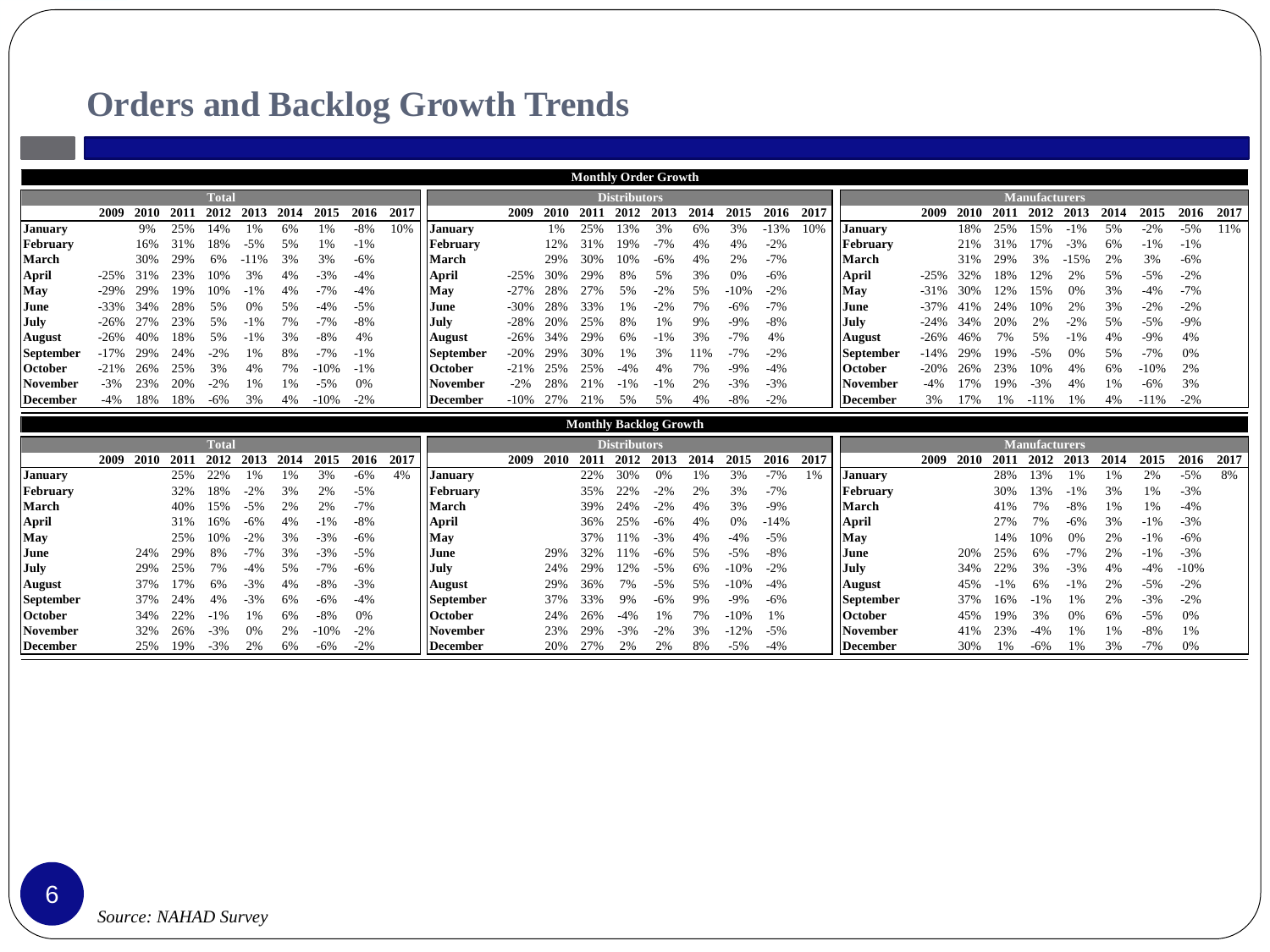#### **End Market Highlights**

From an end market perspective, 12 out of 17 end markets ranked in positive territory in January up from 6 in December. MRO, aerospace, process and automotive were the top rated markets in the month while oil & gas and mining remain the weakest markets. Sequentially, all markets improved except auto and food & beverage with the largest gains coming from industrial machinery, mining, and construction equipment.

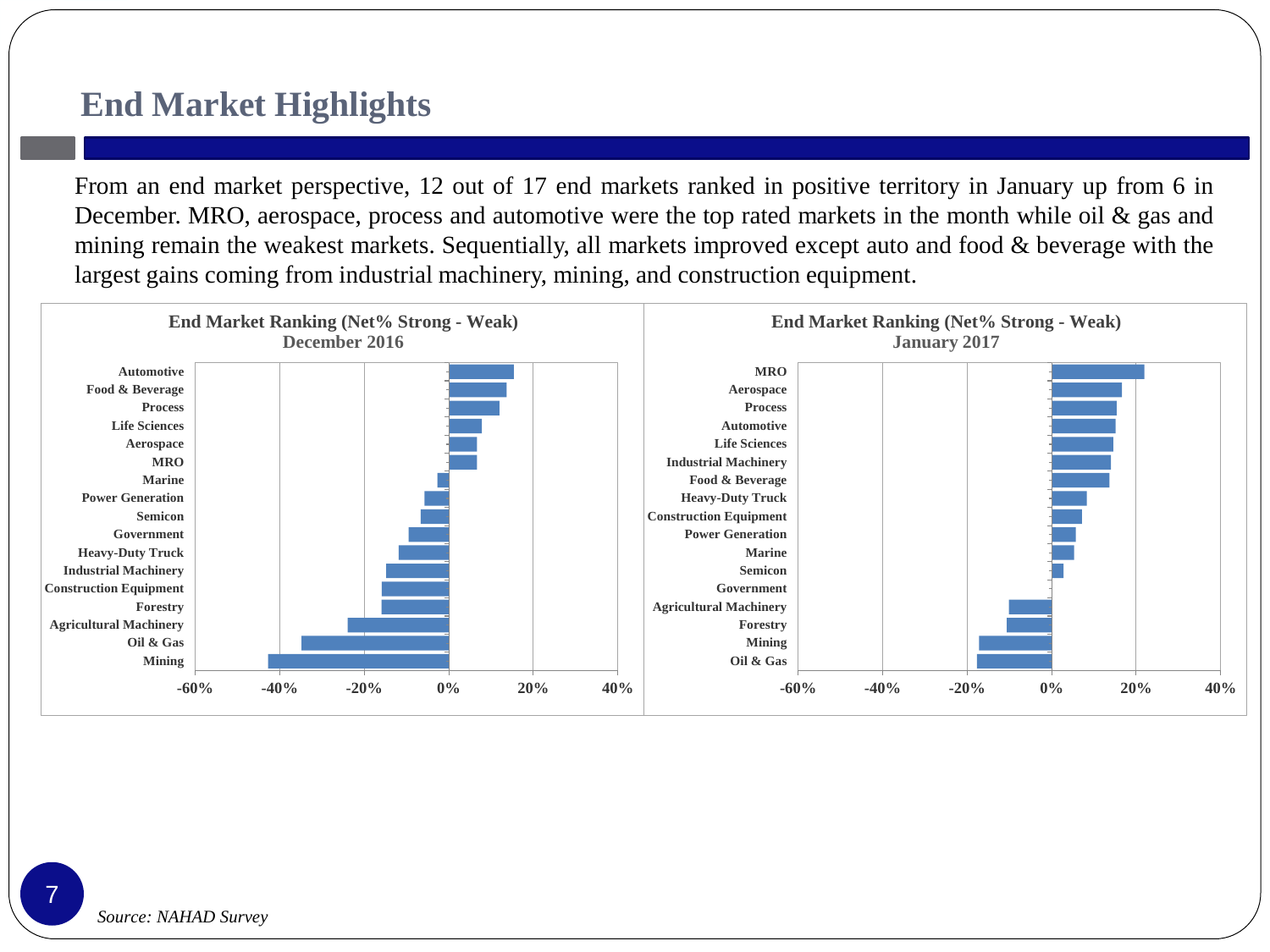#### **End Market Trends**



*Source: NAHAD Survey*

#### 8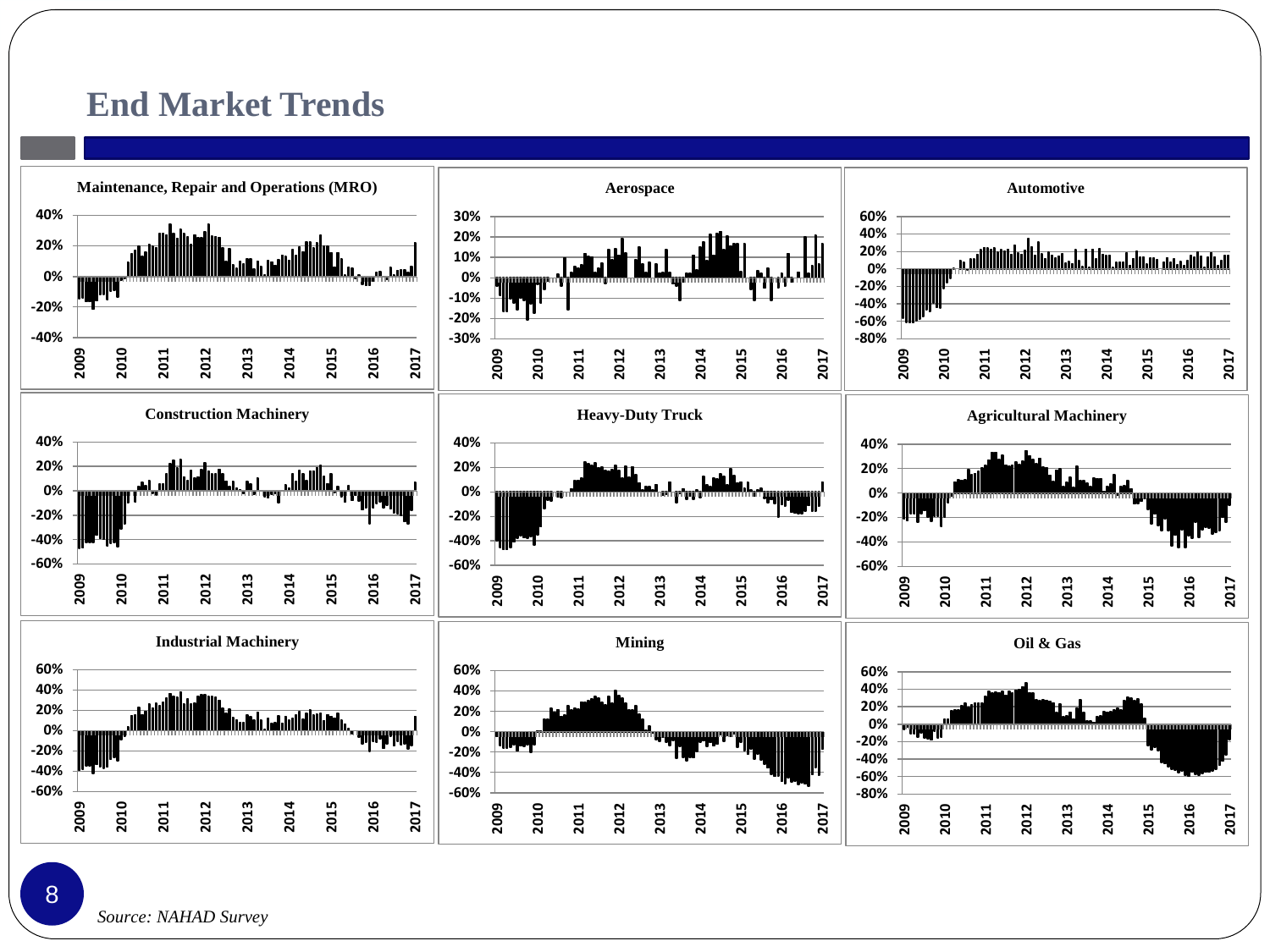#### **End Market Trends**

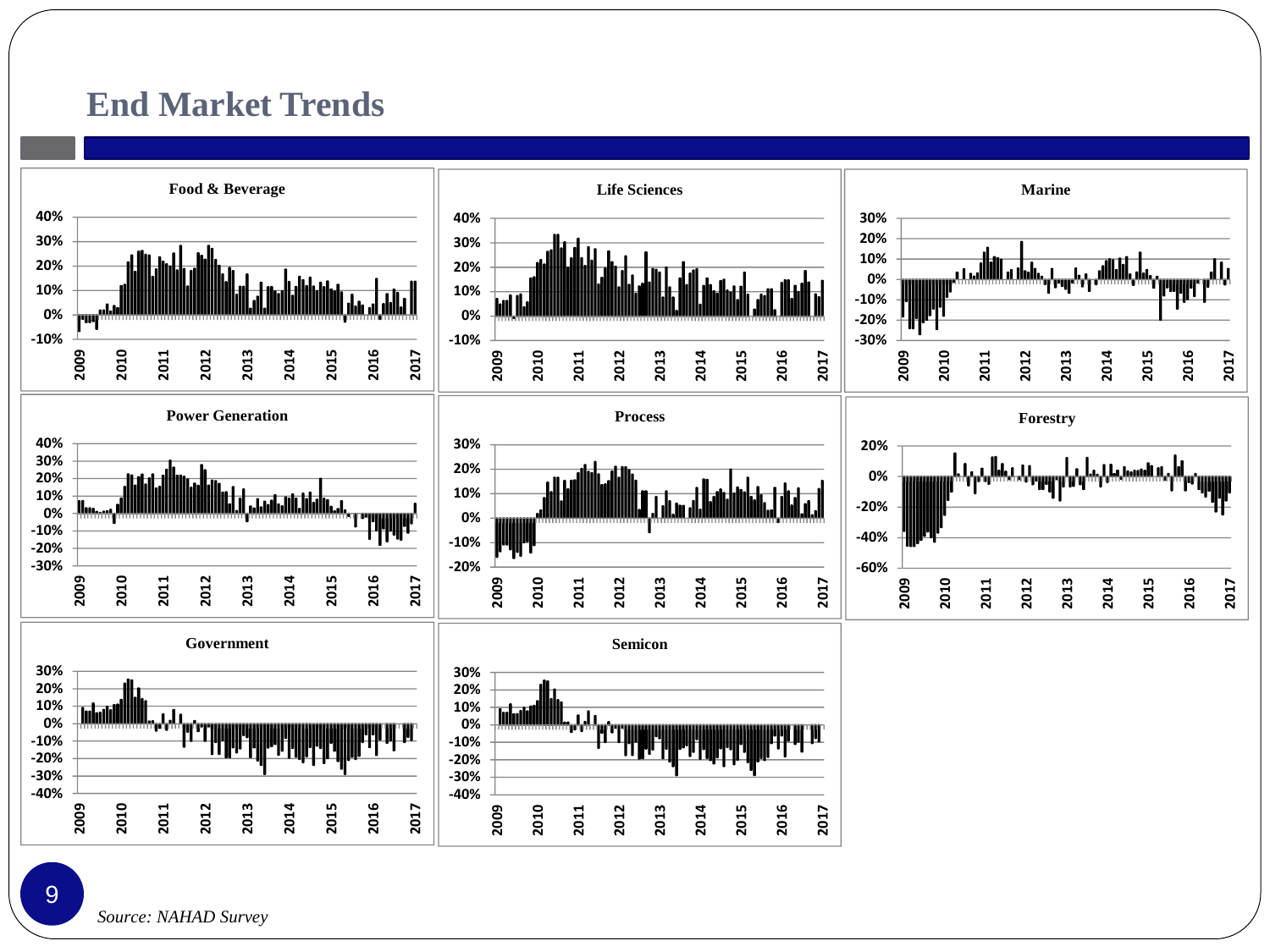#### **End Market Trends – Heat Map**

**Fluid Power Survey - End Market Heat Map**

| <b>End Markets</b>                 | Jan    | Feb    | Mar            | Apr     | May    | Jun     | Jul    | Aug    | <b>Sept</b> | Oct    | Nov    | Dec    | Jan    | Feb    | Mar    | Apr    | May                       | Jun    | Jul    | Aug    | Sept          | Oct        | <b>Nov</b><br>Dec | <u>Jan</u> | Feb    | Mar | Apr    | May    | Jun    | Jul    | Aug    | <b>Sept</b> | Oct    | <b>Nov</b> |
|------------------------------------|--------|--------|----------------|---------|--------|---------|--------|--------|-------------|--------|--------|--------|--------|--------|--------|--------|---------------------------|--------|--------|--------|---------------|------------|-------------------|------------|--------|-----|--------|--------|--------|--------|--------|-------------|--------|------------|
| Oil & Gas                          | $-2%$  | $-6%$  | $-3%$          | $-11%$  | $-15%$ | $-10%$  | $-16%$ | $-16%$ | $-18%$      | $-8%$  | $-16%$ | $-149$ | 6%     | 5%     | 15%    | 16%    | 17%                       | 21%    | 24%    | 19%    | 22%           | 24%        | 24%<br>24%        | 33%        | 38%    | 36% | 37%    | 36%    | 38%    | 33%    | 37%    | 36%         | 39%    | 40%        |
| Mining                             | $-5%$  | $-5%$  | $-13%$         | $-16%$  | $-15%$ | $-13%$  | $-19%$ | $-14%$ | $-15%$      | $-13%$ | $-20%$ | $-139$ | 1%     | 1%     | 12%    | 13%    | 23%                       | 19%    | 22%    | 15%    | 17%           | 26%        | 21%<br>239        | 21%        | 29%    | 29% | 31%    | 32%    | 35%    | 33%    | 29%    | 27%         | 35%    | 28%        |
| <b>Agricultural Machinery</b>      | $-32%$ | $-21%$ | $-23%$         | $-17%$  | $-24%$ | $-17%$  | $-14%$ | $-19%$ | $-23%$      | $-19%$ | $-19%$ | $-279$ | 19%    | $-8%$  | $-2%$  | 9%     | 11%                       | 11%    |        | 19%    | 15%           | 16%        | 18%<br>209        | 24%        | 27%    | 33% | 33%    | 28%    | 31%    | 23%    | 22%    | 23%         | 26%    | 23%        |
| Government                         |        |        | 9%             | 7%      | 12%    | 6%      | 6%     | 8%     | 10%         | 8%     | 11%    | 11%    | 14%    | 23%    | 25%    | 25%    | 15%                       |        | 14%    |        | 1%            | 2%         | $-4%$<br>$-3%$    | 6%         | $-4%$  | 2%  |        | 0%     | 5%     | $-13%$ | $-5%$  | $-10%$      | 2%     | $-4%$      |
| Semicon                            |        |        | $-35%$         | $-41%$  | $-31%$ | 39%     | $-32%$ | $-19%$ | $-17%$      | -12%   | $-13%$ | $-99$  | 13%    | 11%    | 19%    | 19%    |                           | 33%    | 339    | 19%    |               |            |                   | 23%        | 22%    | 21% |        | 18%    | 21%    | 15%    | 0%     | $-7%$       | $-12%$ | $-11%$     |
| Heavy-Duty Truck                   | 80%    | $-40%$ | $-45%$         | $-47%$  | $-46%$ | $-41%$  | $-37%$ | $-36%$ | $-37%$      | $-38%$ | $-36%$ | $-439$ | 35%    | $-29%$ | $-14%$ | $-7%$  | $-7%$                     | ΩW     | $-4%$  | $-5%$  | 0%            | 0%         | 3%<br>6%          | 7%         | 11%    | 24% | 23%    | 22%    | 24%    | 20%    | 20%    | 17%         | 17%    | 18%        |
| <b>Construction Equipment</b>      | 82%    | $-47%$ | $-47%$         | $-42%$  | $-42%$ | 36%     | -38%   | $-40%$ | $-45%$      | $-43%$ | $-42%$ | $-469$ | $-31%$ | $-27%$ | $-10%$ | 0%     | .9%                       | 4%     | 7%     | 4%     | 8%            | $-2%$      | $-3%$<br>6%       | 5%         | 14%    | 22% | 25%    | 19%    | 25%    | 11%    | 8%     | 17%         | 10%    | 11%        |
| <b>Industrial Machinery</b>        | $-69%$ | $-39%$ | -38%           | $-35%$  | $-42%$ | -33%    | -35%   | $-37%$ | -36%        | $-28%$ | $-26%$ | $-309$ | $-9%$  | $-5%$  | 4%     | 15%    | 15%                       |        | 16%    |        | 26%           | 22%        | 25%<br>27%        | 27%        | 32%    | 37% | 33%    | 33%    | 38%    | 26%    | 31%    | 279         | 27%    | 33%        |
| Marine                             | 47%    | $-18%$ | $-11%$         | $-2.49$ | .19%   | $-2.7%$ |        | $-20%$ | 18%         | $-14%$ | $-24%$ | $-149$ | 18%    | $-9%$  | $-6%$  | $-1%$  | 4%                        | 0%     | 5%     | 0%     | 3%            | 2%         | 3%<br>8%          | 15%        | 16%    |     |        |        | -10%   | 0%     | 4%     | 5%          | 0%     |            |
|                                    |        |        |                |         |        |         |        |        |             |        |        |        |        |        |        |        |                           |        |        |        |               |            |                   |            |        | 30% |        |        |        |        |        |             |        | 6%         |
| Power Generation                   | 17%    | 7%     | 7%             | 3%      | 3%     | 1%      | 1%     | 1%     | 2%          | 2%     | -6%    | 5%     | 9%     | 15%    | 23%    | 22%    |                           | 21%    | 23%    | 17%    | 20%           | 23%        | 15%<br>14%        | 22%        | 25%    |     | 26%    | 229    | 22%    | 21%    |        | 15%         | 17%    | 16%        |
| <b>MRO</b>                         | $-27%$ | $-14%$ | $-14%$         | $-16%$  | $-21%$ | $-16%$  | $-12%$ | $-12%$ | $-15%$      | $-9%$  | $-9%$  | $-139$ | $-2%$  | $-1%$  | 9%     | 15%    | 17%                       | 20%    | 13%    | 16%    | 21%           | 20%        | 28%<br>19%        | 28%        | 27%    | 34% | 28%    | 25%    | 31%    | 28%    | 26%    | 21%         | 27%    | 25%        |
| Process                            | 28%    | $-16%$ | $-14%$         | $-11%$  | $-13%$ | $-16%$  | $-14%$ | $-15%$ | -10%        | $-10%$ | $-14%$ | $-119$ | 2%     | 3%     | 8%     | 15%    |                           |        | 17%    | 7%     | 15%           | 12%        | 15%<br>16%        | 17%        | 20%    | 22% |        | 19%    | 23%    | 18%    |        | 14%         | 15%    | 19%        |
| Aerospace                          | 8%     | $-4%$  | $-9%$          | $-17%$  | $-10%$ | $-12%$  | 16%    | -10%   | $-11%$      | $-21%$ | -13%   | -179   | -3%    | $-13%$ | $-6%$  | $-2%$  | 0%                        |        | 2%     | $-4%$  | 10%           | $-16%$     | 3%<br>6%          | 5%         | 6%     | 12% |        | 10%    | 3%     | 5%     |        | $-3%$       | 14%    | 9%         |
| Food & Beverage                    | 16%    | $-7%$  | $-2%$          | $-3%$   | $-3%$  | $-6%$   | 2%     | 2%     | 4%          | 2%     | 4%     | 3%     | 12%    | 13%    | 22%    | 25%    | 18%                       | 26%    | 26%    | 25%    | 25%           | 16%        | 24%<br>19%        | 21%        | 21%    | 20% | 25%    | 18%    | 28%    | 19%    | 12%    | 18%         | 19%    | 25%        |
| <b>Life Sciences</b>               | 13%    | 7%     | 5%             | 6%      | 9%     | $-1%$   | 8%     | 9%     | 4%          | 6%     | 16%    | 16%    | 22%    | 23%    | 21%    | 26%    | 27 <sup>°</sup>           | 33%    | 33%    | 28%    | 30%           | -20%       | 24%<br>28%        | 32%        | 24%    | 21% | 28%    | 23%    | 27%    | 13%    |        | 209         | 27%    | 22%        |
| Automotive                         | -98%   | $-57%$ | $-61%$         | $-62%$  | $-60%$ | $-57%$  | $-54%$ | $-47%$ | $-49%$      | $-39%$ | $-44%$ | $-459$ | $-23%$ | $-16%$ | $-11%$ | 1%     | 0%                        | 10%    | 8%     | $-1%$  | 12%           |            | 22%<br>17%        | 25%        | 24%    | 22% | 24%    | 19%    | 22%    | 21%    | 23%    | 17%         | 28%    | 18%        |
| Forestry                           | $-69%$ | $-36%$ | $-45%$         | $-46%$  | $-44%$ | $-42%$  | $-39%$ | $-36%$ | $-40%$      | $-43%$ | $-37%$ | $-339$ | $-25%$ | $-15%$ | $-10%$ | 15%    | 2%                        | 0%     | 8%     | $-6%$  | 3%            | $-11%$     | $-3%$<br>5%       | $-4%$      | $-5%$  | 13% | 13%    | 4%     | 8%     | 3%     | $-2%$  | 6%          | 0%     | $-2%$      |
| <b>Overall Average</b>             | $-34%$ | $-20%$ | $-20%$         | $-22%$  | $-21%$ | $-21%$  | $-19%$ | $-18%$ | $-18%$      | $-16%$ | $-17%$ | $-16%$ | .5%    | $-2%$  | 6%     | 12%    | 11%                       | 15%    | 15%    | 11%    | 15%           | 10%        | 13%<br>16%        | 18%        | 19%    | 23% | 23%    | 20%    | 23%    | 16%    | 15%    | 14%         | 17%    | 16%        |
|                                    |        |        |                |         |        |         |        |        |             |        |        |        |        |        |        |        |                           |        |        |        |               |            |                   |            |        |     |        |        |        |        |        |             |        |            |
| <b>End Markets</b>                 | Jan    | Feb    | Mar            | Apr     | May    | Jun     | Jul    | Aug    | <b>Sept</b> | Oct    | Nov    | Dec    | Jan    | Feb    | Mar    | Apr    | May                       | Jun    | Jul    | Aug    | <b>Sept</b>   | <u>Oct</u> | Nov<br>Dec        | Jan        | Feb    | Mar | Apr    | May    | Jun    | Jul    | Aug    | <b>Sept</b> | Oct    | Nov        |
| Oil & Gas                          | 47%    | 33%    | 36%            | 28%     | 27%    | 28%     | 2.7%   | 269    | 25%         | 13%    | 23%    | 9%     | 10%    | 14%    | $-11%$ | 18%    | 28%                       | 13%    | 4%     | 4%     | 2%            | 9%         | 9%<br>149         | 14%        | 15%    | 16% |        | 16%    | 27%    |        |        | 27%         | 29%    | 23%        |
| Mining                             | 36%    | 33%    | 28%            | 21%     | 21%    | 25%     | 17%    | 13%    | 2%          | 6%     | $-1%$  | $-8%$  | $-9%$  | $-5%$  | 7%     | $-14%$ | $-8%$                     | $-26%$ | $-15%$ | $-25%$ | $-28%$        | $-25%$     | $-25%$<br>$-19$   | 10%        | $-9%$  | 14% |        | $-14%$ | $-12%$ | $-3%$  | $-10%$ | $-4%$       | $-4%$  | $-2%$      |
| <b>Agricultural Machinery</b>      | 35%    | 31%    | 27%            | 24%     | 29%    | 21%     | 21%    | 15%    | 10%         | 19%    | 20%    | 6%     | 9%     | 13%    | $-4%$  | 22%    |                           |        | 8%     | 5%     | 13%           | 12%        | 12%<br>2%         | 5%         | 7%     | 15% | -1%    | 5%     | 6%     |        | 4%     | $-9%$       | $-8%$  | $-7%$      |
| Government                         | $-10%$ | $-2%$  | $-189$         | $-11%$  | $-17%$ | 10%     | 19%    | $-19%$ | $-14%$      | $-17%$ | $-14%$ | $-7%$  | $-8%$  | -19%   | 20%    | $-21%$ | $-24%$                    | $-29%$ | $-14%$ | $-13%$ | $-12%$        | $-18%$     | $-8%$<br>$-16%$   | $-20%$     | $-14%$ | 19% | $-20%$ | $-22%$ | $-19%$ | $-14%$ | $-24%$ | $-13%$      | $-14%$ | $-23%$     |
| Semicon                            | 0%     | 5%     | 0%             | -6%     | 0%     | 6%      | $-2%$  | $-6%$  | $-7%$       | 6%     | $-17%$ | 0%     | 10%    | $-13%$ | 15%    | $-4%$  | $-11%$                    | -0%    | $-3%$  | 3%     | 0%            | 6%         | 15%<br>13%        | 7%         | 13%    | 9%  |        | $-4%$  | $-6%$  | 6%     | $-2%$  | 8%          | 12%    | 5%         |
|                                    |        |        |                |         |        |         | 8%     |        |             |        |        |        |        |        |        |        |                           | .9%    |        |        |               |            |                   |            |        |     |        |        |        |        |        |             |        |            |
| Heavy-Duty Truck                   | 17%    | 11%    | 2.1%           | 12%     | 21%    | 14%     |        | 1%     | 4%          | 5%     | 1%     | 6%     | 0%     | $-3%$  | 7%     | 8%     | 0%                        |        | $-1%$  | 3%     | $-6%$         | $-4%$      | $-6%$<br>2%       | $-5%$      | 13%    | 6%  | 4%     |        | 11%    | 15%    | 13%    | 6%          | 19%    | 13%        |
| <b>Construction Equipment</b>      | 23%    | 16%    | 14%            | 14%     | 18%    | 14%     |        | 3%     | 8%          | 2%     | 1%     | $-2%$  | 8%     | 5%     | 4%     | 10%    | 0%                        | -5%    | $-6%$  | $-3%$  | $-2%$         | -10%       | 5%<br>0%          | 2%         | 14%    | 8%  | 17%    | 14%    | 8%     | 16%    |        | 19%         | 21%    | 12%        |
| <b>Industrial Machinery</b>        | 35%    | 33%    | 33%            | 33%     | 309    | 229     |        | 21%    | 13%         |        | 8%     | 8%     | 16%    | 14%    | $-10%$ | 18%    |                           | 1%     | 12%    | 7%     | 8%            | 15%        | 7%<br>14%         | 10%        | 12%    | 15% |        |        |        | 209    |        |             | 17%    | 10%        |
| Marine                             | 4%     | 4%     | 8 <sup>0</sup> | 5%      | 3%     | 1%      | $-2%$  | $-7%$  | 5%          | $-4%$  | $-2%$  | $-3%$  | $-5%$  | $-7%$  | 13%    | 6%     | 2%                        | .4%    | 3%     | $-6%$  | 0%            | $-2%$      | 4%<br>7%          | 9%         | 10%    |     | 5%     | 109    |        |        | 3%     | $-3%$       | 4%     | 13%        |
| Power Generation                   | 25%    | 16%    | 19%            | 19%     | 17%    | 12%     | 12%    | 5%     | 15%         | 2%     | 9%     | 14%    | $-5%$  | 4%     | 6%     | 8%     | 4%                        | 7%     | 5%     | 8%     | 11%           | 5%         | 4%<br>9%          | 9%         | 11%    | 9%  | 3%     | 12%    | 8%     | 12%    | 6%     | 8%          | 20%    | 9%         |
| <b>MRO</b>                         | 29%    | 34%    | 27%            | 2.6%    | 26%    | 19%     | 10%    |        | 8%          | 6%     | 10%    | 8%     | 11%    | 11%    | $-2%$  | 10%    | 7%                        | 1%     | 10%    | 10%    | 7%            | 11%        | 14%<br>13%        | 11%        | 18%    | 14% |        | 16%    | 23%    | 23%    |        | 22%         | 27%    | 20%        |
| Process                            | 17%    | 21%    | 21%            | 20%     | 189    | 15%     | 3%     | 11%    |             | $-6%$  | 2%     | 9%     | 0%     | 5%     | 6%     | 7%     | 1%                        | 6%     | 5%     | 5%     | 0%            | 4%         | 7%<br>13%         | 4%         | 16%    |     | 7%     | 9%     |        | 12%    |        | 8%          | 20%    | 10%        |
| Aerospace                          | 11%    | 19%    | 12%            | 0%      | 0%     | 9%      |        |        | 3%          | 7%     | 0%     | 7%     | 2%     | 3%     | 7%     | 3%     | $-3%$                     | $-4%$  | $-11%$ | $-2%$  | 2%            | 2%         | 4%<br>11%         | 15%        | 18%    | 8%  | 2.1%   | 11%    | 22%    | 23%    | 14%    | 209         | 16%    | 17%        |
| Food & Beverage                    | 23%    | 28%    | 27%            | 23%     | 20%    | 17%     | 14%    |        | 18%         | 8%     | 12%    | 12%    | 17%    | 3%     | 6%     | 8%     | 13%                       | 3%     | 11%    | 12%    | 10%           | 9%         | 10%<br>19%        | 14%        | 8%     | 12% |        | 14%    | 12%    | 15%    | 12%    | 10%         | 13%    | 11%        |
| <b>Life Sciences</b>               | 12%    | 19%    | 25%            | 13%     | 17%    | 9%      | 12%    | 13%    | 26%         | 14%    | 19%    | 199    | 18%    | 8%     | 0%     | 12%    | 8%                        | 2%     | 16%    | 22%    | 13%           | 18%        | 19%<br>19%        | 5%         | 13%    | 16% |        | 10%    | 9%     | 14%    | 15%    | 11%         | 10%    | 12%        |
| Automotive                         | 22%    | 35%    | 25%            | 16%     | 31%    | 17%     | 12%    |        | 16%         | 13%    | 15%    | 18%    | 7%     | 8%     | 0%     | 22%    | 10%                       | 3%     | 23%    | 2%     | 23%           | 12%        | 23%<br>179        | 15%        | 16%    | 2%  | 8%     | 7%     | 8%     | 18%    | 4%     | 12%         | 21%    | 13%        |
|                                    |        |        |                |         |        |         |        |        |             |        |        |        |        |        |        |        |                           |        |        |        |               |            |                   |            |        |     |        |        |        |        |        |             |        |            |
| Forestry                           | $-4%$  | 7%     | $-5%$          | $-3%$   | $-8%$  | $-8%$   | $-5%$  | $-10%$ | $-14%$      | $-2%$  | $-16%$ | $-7%$  | 12%    | $-7%$  | 12%    | 5%     | $-5%$                     | $-8%$  | 12%    | 1%     | 4%            | 1%         | $-7%$<br>8%       | $-4%$      | 8%     | 2%  | 4%     | $-2%$  | 6%     | 4%     | 3%     | 4%          | 4%     | 5%         |
| <b>Overall Average</b>             | 19%    | 20%    | 18%            | 14%     | 15%    | 12%     | 9%     | 8%     | 8%          | 5%     | 4%     | 5%     | 4%     | 2%     | 5%     | 7%     | 2%                        | $-2\%$ | 3%     | 2%     | 3%            | 3%         | 5%<br>8%          | 5%         | 10%    | 7%  | 8%     | 6%     | 8%     | 13%    | 8%     | 8%          | 12%    | 8%         |
| <b>End Markets</b>                 | Jan    | Feb    | Mar            | Apr     | May    | Jun     | Jul    | Aug    | <b>Sept</b> | Oct    | Nov    | Dec    | Jan    | Feb    | Mar    | Apr    | May                       | Jun    | Jul    | Aug    | Sept          | Oct        | Nov<br>Dec        | Jan        |        |     |        |        |        |        |        |             |        |            |
| Oil & Gas                          | 24%    | $-29%$ | $-26%$         | $-30%$  | $-44%$ | $-45%$  | $-48%$ | $-52%$ | $-53%$      | $-55%$ | $-54%$ | $-599$ | $-60%$ | $-55%$ | $-58%$ | $-59%$ | $-56%$                    | $-55%$ | $-55%$ | $-54%$ | $-51%$        | $-47%$     | $-42%$<br>$-359$  | $-18%$     |        |     |        |        |        |        |        |             |        |            |
| Mining                             | 10%    | $-19%$ | $-22%$         | $-17%$  | $-27%$ | $-22%$  | $-28%$ | $-32%$ | $-35%$      | $-42%$ | $-44%$ | $-449$ | -49%   | $-51%$ | $-45%$ | $-49%$ | -48%                      | $-52%$ | $-50%$ | $-51%$ | $-53%$        | $-42%$     | $-35%$<br>$-439$  | $-17%$     |        |     |        |        |        |        |        |             |        |            |
|                                    |        |        |                |         |        |         |        |        |             |        |        |        |        |        |        |        | .30%                      |        |        |        |               |            |                   |            |        |     |        |        |        |        |        |             |        |            |
| <b>Agricultural Machinery</b>      | 13%    | $-25%$ | $-17%$         | $-27%$  | $-31%$ | $-21%$  | $-31%$ | $-43%$ | $-34%$      | $-44%$ | $-30%$ | $-449$ | $-35%$ | $-37%$ | $-24%$ | $-36%$ |                           | $-28%$ | $-29%$ | $-33%$ | $-32%$        | $-30%$     | $-20%$<br>$-24%$  | $-10%$     |        |     |        |        |        |        |        |             |        |            |
| Government                         | 11%    | $-16%$ | $-22%$         | $-26%$  | $-29%$ | $-21%$  | $-19%$ | $-20%$ | $-19%$      | $-11%$ | $-6%$  | $-149$ | $-6%$  | $-18%$ | $-9%$  | 0%     | $-11%$                    | -10%   | $-15%$ | 0%     | 0%            | $-11%$     | $-8%$<br>-109     | 0%         |        |     |        |        |        |        |        |             |        |            |
| Semicon                            | 6%     | 3%     | 5%             | 0%      | $-10%$ | $-3%$   | $-8%$  | $-13%$ | $-15%$      | $-17%$ | $-17%$ | $-8%$  | 0%     | $-7%$  | $-9%$  | $-3%$  | -9%                       | $-10%$ | 0%     | 5%     | $-4%$         | $-8%$      | 7%<br>$-7%$       | 3%         |        |     |        |        |        |        |        |             |        |            |
| Heavy-Duty Truck                   | 8%     | 3%     | 8%             | 2%      | $-3%$  | 2%      | 3%     | $-5%$  | $-9%$       | $-6%$  | $-10%$ | $-219$ | $-11%$ | $-12%$ | $-7%$  | $-17%$ | 17%                       |        |        | 16%    | $-11%$        | $-15%$     | $-16%$<br>$-129$  | 8%         |        |     |        |        |        |        |        |             |        |            |
| <b>Construction Equipment</b>      | 14%    | $-1%$  | 3%             | $-5%$   | $-9%$  | 4%      |        | $-4%$  | $-9%$       | $-16%$ | $-14%$ | $-279$ | 14%    | $-11%$ | $-9%$  | $-14%$ | $-12%$                    | $-15%$ | -18%   | $-19%$ | $-20%$        | $-25%$     | $-27%$<br>$-169$  | 7%         |        |     |        |        |        |        |        |             |        |            |
| <b>Industrial Machinery</b>        | 14%    | 12%    | 17%            | 10%     | 7%     | 2%      | $-3%$  | 0%     | $-6%$       | $-13%$ | $-11%$ | $-209$ | 10%    | $-11%$ | $-8%$  | $-18%$ | $-13%$                    | -6%    | -15%   | $-10%$ | $-14%$        | $-13%$     | $-18%$<br>$-159$  | 14%        |        |     |        |        |        |        |        |             |        |            |
| Marine                             | 5%     | 2%     | $-4%$          | 2%      | $-20%$ | $-8%$   | $-4%$  | $-6%$  | $-6%$       | $-14%$ | $-7%$  | -119   | 10%    | $-4%$  | $-8%$  | $-2%$  | 0%                        | $-11%$ | $-4%$  | 4%     | 10%           | 0%         | 8%<br>$-3%$       | 5%         |        |     |        |        |        |        |        |             |        |            |
| <b>Power Generation</b>            | 4%     | 1%     | 3%             | 7%      | 2%     | $-2%$   | 0%     | $-8%$  | 0%          | $-3%$  | $-2%$  | $-159$ | -5%    | 10%    | $-18%$ | $-9%$  | $-16%$                    | $-10%$ | $-12%$ | $-14%$ | $-15%$        | $-7%$      | $-11%$<br>$-6%$   | 6%         |        |     |        |        |        |        |        |             |        |            |
| <b>MRO</b>                         | 16%    | 6%     | 16%            | 12%     | 1%     | 6%      | 6%     | $-1%$  |             | $-5%$  | $-6%$  | $-6%$  | $-3%$  | 3%     | 3%     | 0%     | -2%                       | 6%     | 1%     | 4%     | 4%            | 4%         | 3%<br>7%          | 22%        |        |     |        |        |        |        |        |             |        |            |
|                                    |        |        |                |         |        |         |        |        | 1%          |        |        |        |        |        |        |        |                           |        |        |        |               |            |                   |            |        |     |        |        |        |        |        |             |        |            |
| Process                            | 12%    | 11%    | 17%            | 9%      | 7%     | 13%     | 10%    | 6%     | 3%          | 3%     | 13%    | $-2%$  | 9%     | 14%    | 11%    | 5%     | 8%                        | 12%    | 2%     | 6%     | 7%            | 1%         | 3%<br>12%         | 15%        |        |     |        |        |        |        |        |             |        |            |
|                                    | 3%     | 17%    | 0%             | $-6%$   |        | 3%      | 2%     | $-5%$  | 5%          | $-11%$ | 0%     | $-5%$  | 2%     | $-4%$  | 12%    | $-2%$  | 0%                        | 3%     | 0%     | 20%    | 2%            | 6%         | 21%<br>7%         | 17%        |        |     |        |        |        |        |        |             |        |            |
| Aerospace                          | 11%    | 10%    | 13%            | 9%      | $-3%$  | 5%      | 8%     | 4%     | 6%          | 4%     | 0%     | 3%     | 4%     | 15%    | $-2%$  | 5%     | 9%                        | 5%     | 11%    | 9%     | 3%            | 7%         | 0%<br>14%         | 14%        |        |     |        |        |        |        |        |             |        |            |
|                                    | 12%    |        | 9%             | 0%      | 3%     | 7%      | 9%     |        | 11%         |        | 3%     | 0%     | 14%    | 15%    | 15%    | 7%     | 13%                       |        | 13%    | 19%    | 14%           | 0%         | 9%<br>8%          | 15%        |        |     |        |        |        |        |        |             |        |            |
| Food & Beverage<br>Life Sciences   |        |        |                | 11%     | 0%     | $8\%$   | 13%    | 7%     | 11%         | 5%     | 9%     | 4%     | 10%    | 16%    | 14%    | 20%    | 15%                       | 2%     | 14%    | 19%    | 14%           | 4%         | 10%<br>15%        | 15%        |        |     |        |        |        |        |        |             |        |            |
| Automotive                         | 6%     | 12%    | 13%            |         |        |         |        |        |             |        |        |        |        |        |        |        |                           |        |        |        |               |            |                   |            |        |     |        |        |        |        |        |             |        |            |
|                                    | 9%     | 7%     | 0%             | 6%      | 6%     | $-2%$   | 2%     | $-9%$  | 14%         | 6%     | 10%    | $-9%$  | $-4%$  | $-5%$  | 2%     | $-8%$  | $-11%$                    | $-13%$ | $-10%$ | $-17%$ | $-23%$        | $-14%$     | $-25%$<br>$-16%$  | $-11%$     |        |     |        |        |        |        |        |             |        |            |
| Forestry<br><b>Overall Average</b> | 4%     | $1\%$  | $1\%$          | $-3%$   | $-9%$  | $-4%$   | $-6%$  | $-10%$ | $-8%$       | $-12%$ | $-10%$ | $-16%$ | $-10%$ | $-10%$ | $-8%$  |        | $-11\% -11\% -11\% -11\%$ |        |        | $-8\%$ | $-10\% -11\%$ |            | $-8%$<br>$-7%$    | 5%         |        |     |        |        |        |        |        |             |        |            |

*Source: NAHAD Survey*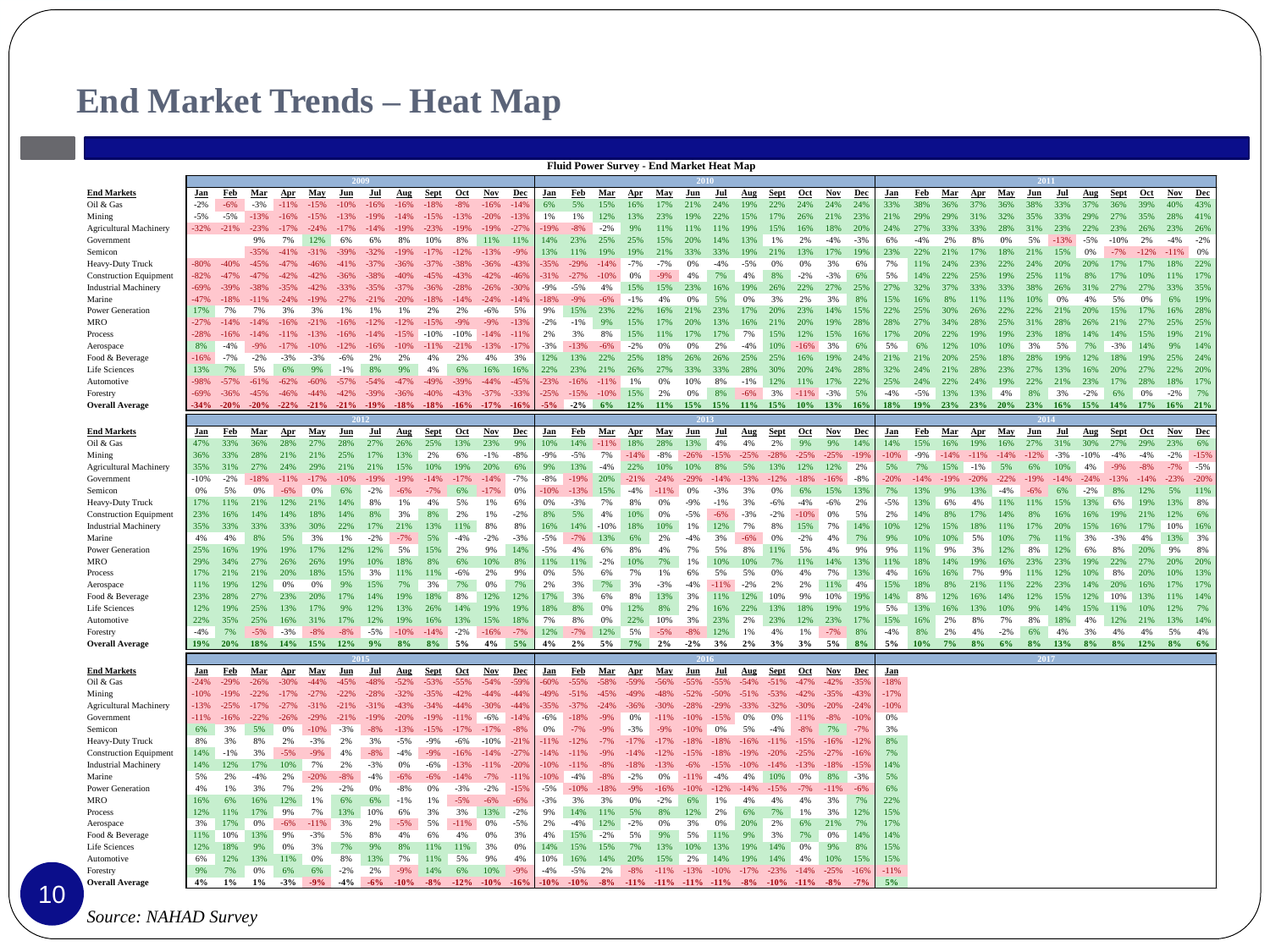#### **2017 Outlooks Unchanged**

Distributors and manufacturers have left their full year outlook for 2017 unchanged at up 5-6% on average which follows a decline of ~5% in 2016. The stable outlook this month follows two consecutive months of improved outlooks from an initial forecast of 3% growth.



*Source: NAHAD Survey* 11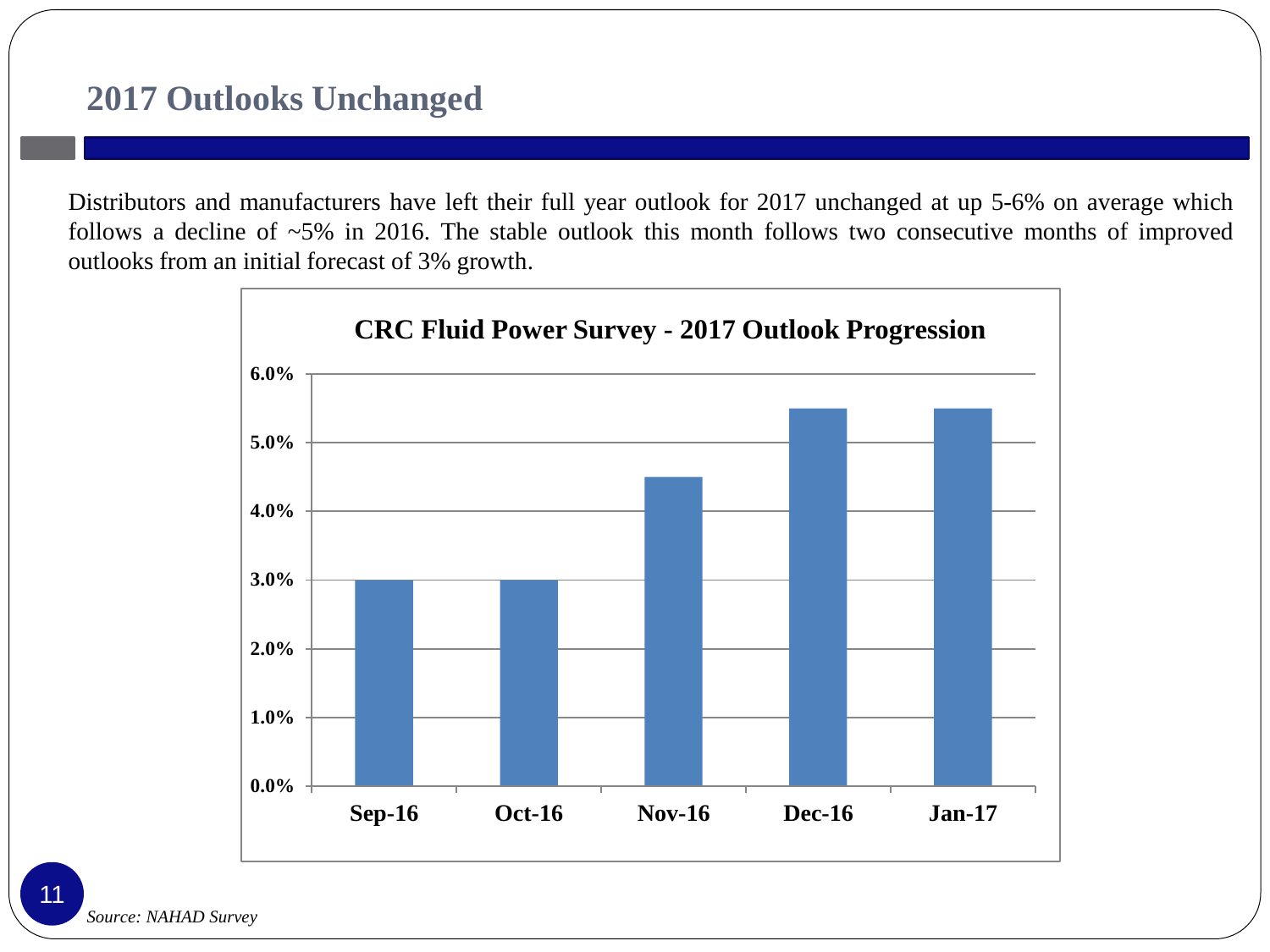#### **Price Contribution Trends**

We estimate price contributed ~0.8% to the topline in January higher than recent months. Sequentially, a net 29% of participants (31% higher; 67% same; 2% lower) reported prices were higher in January vs December.

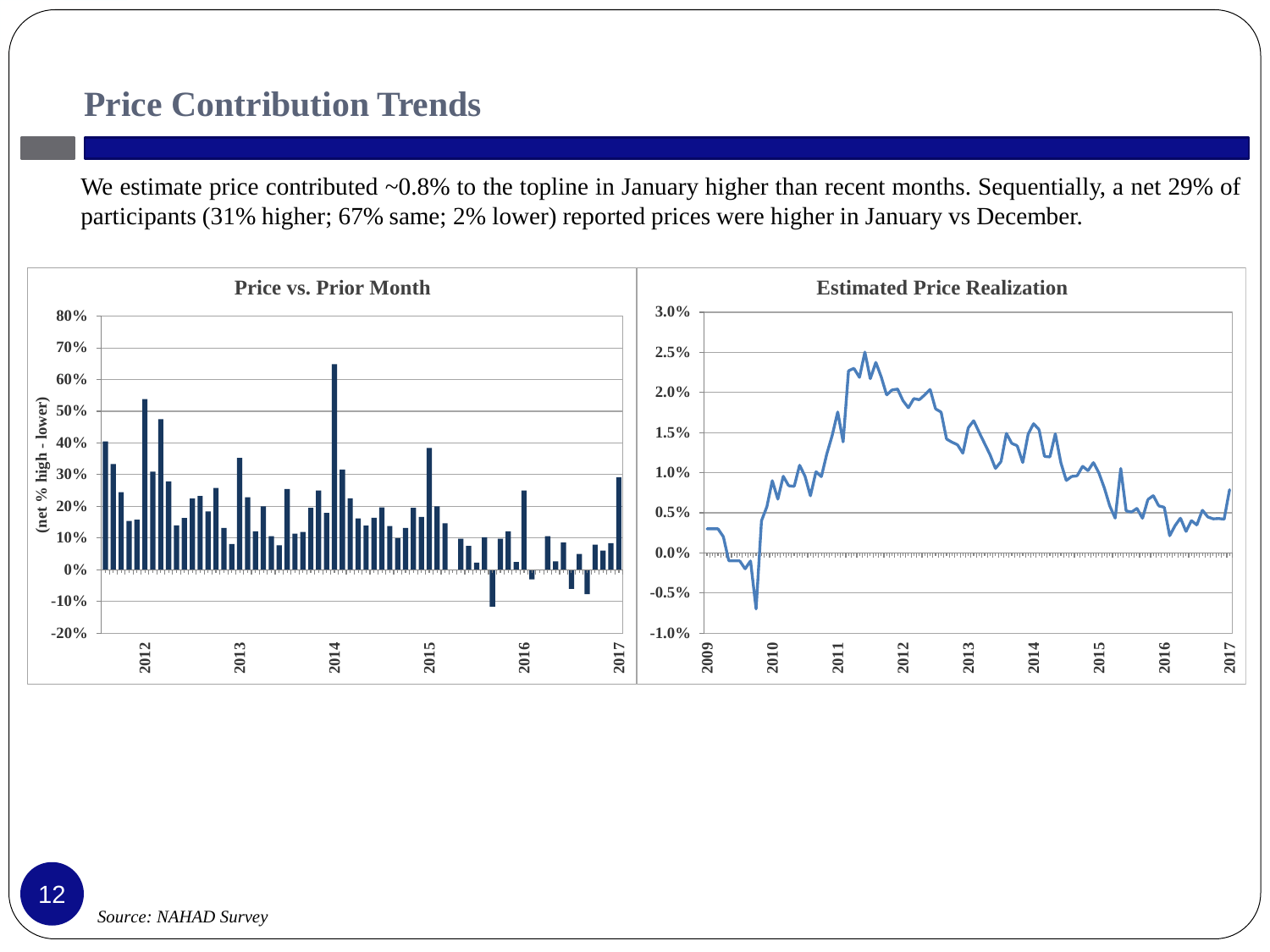#### **Inventory Trends Inflecting**

Following roughly 18 months of inventory drawdown we are now seeing evidence suggesting we are entering a period of inventory rebuild. A net 6% of sources indicated inventories were "too high" in January down from 30% in December. This is the fifth consecutive month below the long run average of 34% and the lowest reading since 2011. Sequentially, a net 5% of contacts reported inventories were higher in January vs. a net 5% lower in December.



13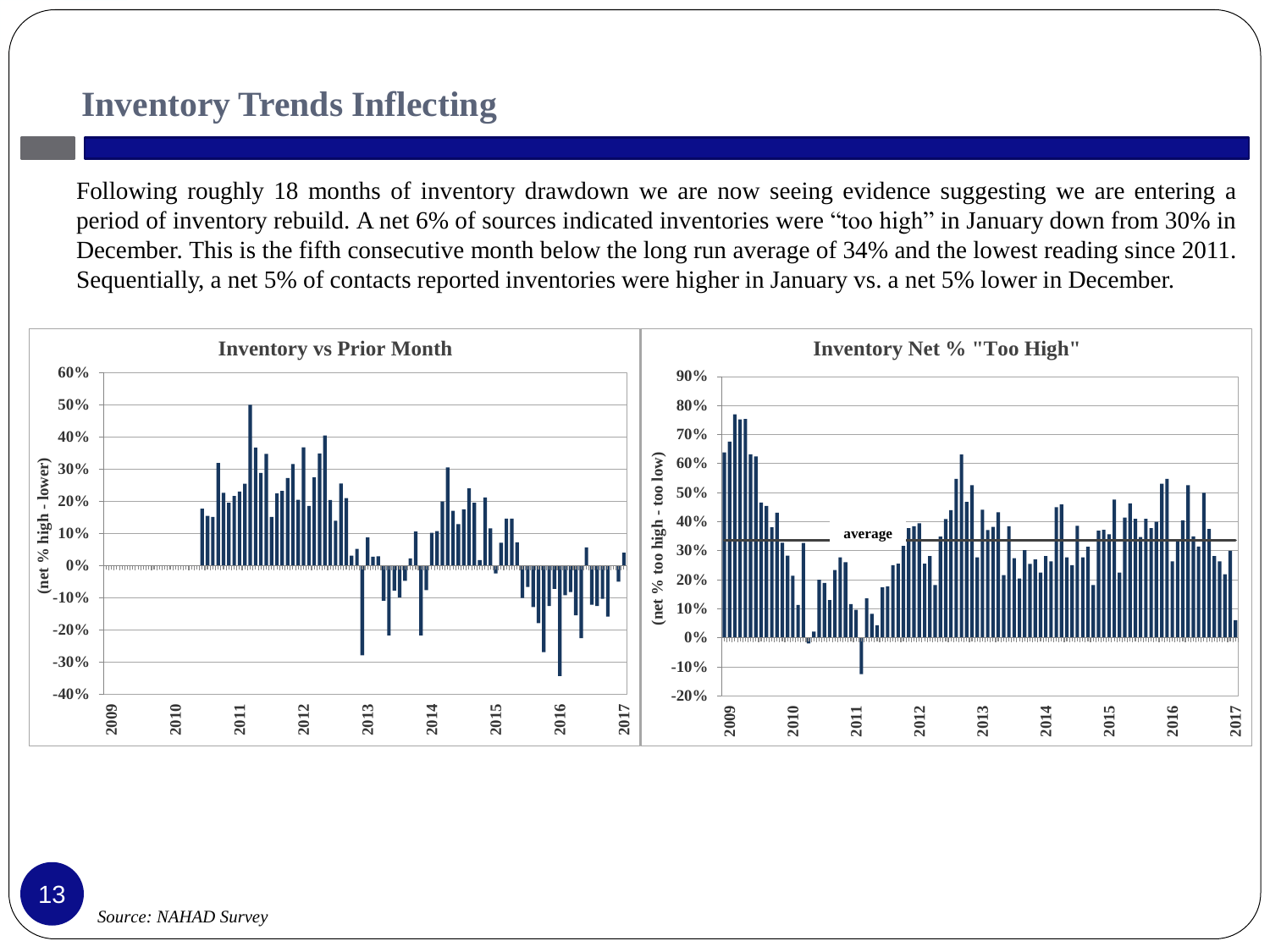## Macroeconomic Indicators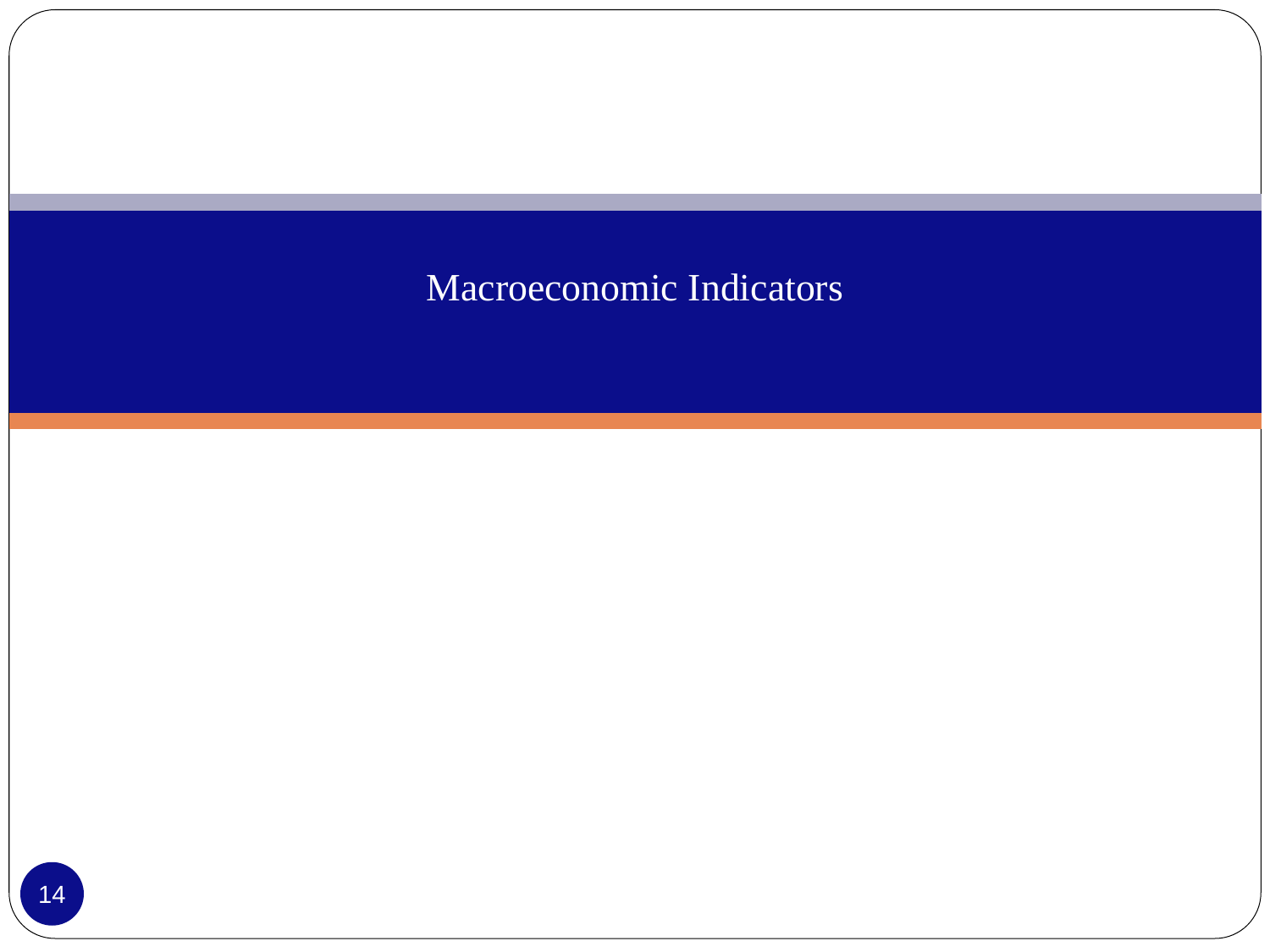#### **ISM Purchasing Manager Index: January ISM at 56.0, up from 54.7 in December**

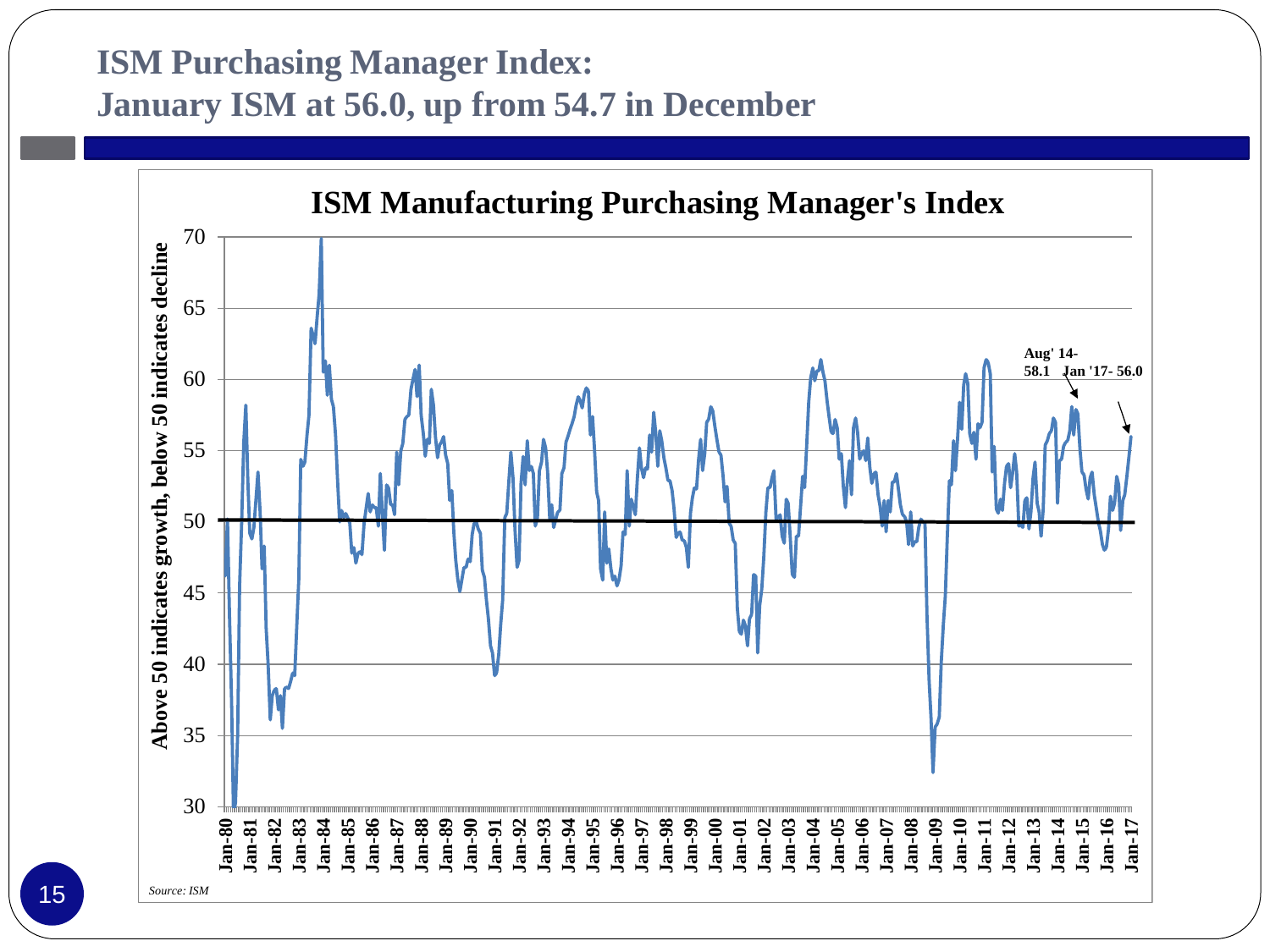### **ISM Purchasing Manager Index: End Market Ranking**

|                                              |                   |                   |        |      |                                                                                                                                                                                |               |               |        |        |        |          | <b>ISM Manufacturing End Market Momentum</b> |        |        |                             |      |      |      |        |               |        |                             |      |      |      |
|----------------------------------------------|-------------------|-------------------|--------|------|--------------------------------------------------------------------------------------------------------------------------------------------------------------------------------|---------------|---------------|--------|--------|--------|----------|----------------------------------------------|--------|--------|-----------------------------|------|------|------|--------|---------------|--------|-----------------------------|------|------|------|
| Major End Market (rank order)                |                   |                   |        |      | Jan-15 Feb-15 Mar-15 Apr-15 May-15 Jun-15 Jul-15 Aug-15 Sep-15 Oct-15 Nov-15 Dec-15 Jan-16 Feb-16 Mar-16 Apr-16 May-16 Jul-16 Jul-16 Aug-16 Sep-16 Oct-16 Nov-16 Dec-16 Jan-17 |               |               |        |        |        |          |                                              |        |        |                             |      |      |      |        |               |        |                             |      |      |      |
| Plastics and rubber products                 | $\leftrightarrow$ | $\leftrightarrow$ |        |      |                                                                                                                                                                                |               |               |        |        |        |          |                                              |        |        |                             |      |      |      |        |               |        |                             |      |      |      |
| Miscellaneous manufacturing                  |                   |                   |        |      |                                                                                                                                                                                |               |               |        |        |        |          |                                              |        |        |                             |      |      |      |        |               |        |                             |      |      |      |
| Apparel, leather and allied products         |                   |                   |        |      |                                                                                                                                                                                |               |               |        |        |        |          |                                              |        |        |                             |      |      |      |        |               |        |                             |      |      |      |
| Paper products                               |                   |                   |        |      |                                                                                                                                                                                |               |               |        |        |        |          |                                              |        |        |                             |      |      |      |        |               |        |                             |      |      |      |
| Chemical products                            |                   |                   |        |      |                                                                                                                                                                                |               |               |        |        |        |          |                                              |        |        |                             |      |      |      |        |               |        |                             |      |      |      |
| Transportation equipment                     |                   |                   |        |      |                                                                                                                                                                                |               |               |        |        |        |          |                                              |        |        |                             |      |      |      |        |               |        |                             |      |      |      |
| Food, beverage and tobacco products          |                   |                   |        |      |                                                                                                                                                                                |               |               |        |        |        |          |                                              |        |        |                             |      |      |      |        |               |        |                             |      |      |      |
| Machinery                                    |                   |                   |        |      |                                                                                                                                                                                |               |               |        |        |        |          |                                              |        |        |                             |      |      |      |        |               |        |                             |      |      |      |
| Petroleum and coal products                  |                   |                   |        |      |                                                                                                                                                                                |               |               |        |        |        |          |                                              |        |        |                             |      |      |      |        |               |        |                             |      |      |      |
| Primary metals                               |                   |                   |        |      |                                                                                                                                                                                |               |               |        |        |        |          |                                              |        |        |                             |      |      |      |        |               |        |                             |      |      |      |
| Fabricated metal products                    |                   |                   |        |      |                                                                                                                                                                                |               |               |        |        |        |          |                                              |        |        |                             |      |      |      |        |               |        |                             |      |      |      |
| Computer and electronic products             |                   |                   |        |      |                                                                                                                                                                                |               |               |        |        |        |          |                                              |        |        |                             |      |      |      |        |               |        |                             |      |      |      |
| Textile mills                                |                   |                   |        |      |                                                                                                                                                                                |               |               |        |        |        |          |                                              |        |        |                             |      |      |      |        |               |        |                             |      |      |      |
| Printing, related support activities         |                   |                   |        |      |                                                                                                                                                                                |               |               | دعه    |        |        |          |                                              |        |        |                             |      |      |      |        |               |        |                             |      |      |      |
| Electrical equipment, appliances, components |                   |                   |        |      |                                                                                                                                                                                |               |               |        |        |        |          |                                              |        |        |                             |      |      |      |        |               |        |                             |      |      |      |
| Furniture and related products               |                   |                   |        |      |                                                                                                                                                                                |               |               |        |        |        |          |                                              |        |        |                             |      |      |      |        |               |        |                             |      |      |      |
| Wood product                                 |                   |                   |        |      |                                                                                                                                                                                |               |               |        |        |        |          |                                              |        |        |                             |      |      |      |        |               |        |                             |      |      |      |
| Nonmetallic mineral products                 |                   |                   |        |      |                                                                                                                                                                                |               |               |        |        |        |          |                                              |        |        |                             |      |      |      |        |               |        |                             |      |      |      |
| <b>Statistics</b>                            | Jan-15            | Feb-15            | Mar-15 |      | Apr-15 May-15                                                                                                                                                                  | <b>Jun-15</b> | <b>Jul-15</b> | Aug-15 | Sep-15 | Oct-15 | $Nov-15$ | <b>Dec-15</b>                                | Jan-16 | Feb-16 | Mar-16 Apr-16 May-16 Jun-16 |      |      |      | Jul-16 | Aug-16 Sep-16 |        | Oct-16 Nov-16 Dec-16 Jan-17 |      |      |      |
| % Better                                     | 78%               | 67%               | 61%    | 83%  | 78%                                                                                                                                                                            | 61%           | 61%           | 56%    | 33%    | 39%    | 28%      | 33%                                          | 44%    | 50%    | 67%                         | 61%  | 67%  | 72%  | 61%    | 33%           | 39%    | 56%                         | 61%  | 61%  | 67%  |
| Unchanged                                    | 11%               | 17%               | 6%     | 6%   | 11%                                                                                                                                                                            | 17%           | 11%           | 11%    | 11%    | 11%    | 17%      | 11%                                          | 0%     | 11%    | 6%                          | 17%  | 0%   | 11%  | 0%     | 6%            | 0%     | 0%                          | 6%   | 6%   | 6%   |
| % Worse                                      | 11%               | 17%               | 33%    | 11%  | 11%                                                                                                                                                                            | 22%           | 28%           | 33%    | 56%    | 50%    | 56%      | 56%                                          | 56%    | 39%    | 28%                         | 22%  | 33%  | 17%  | 39%    | 61%           | 61%    | 44%                         | 33%  | 33%  | 28%  |
| Net % of Industries Improving                | 67%               | 50%               | 28%    | 72%  | 67%                                                                                                                                                                            | 39%           | 33%           | 22%    | $-22%$ | $-11%$ | $-28%$   | $-22%$                                       | $-11%$ | 11%    | 39%                         | 39%  | 33%  | 56%  | 22%    | $-28%$        | $-22%$ | 11%                         | 28%  | 28%  | 39%  |
| <b>PMI</b>                                   | 53.5              | 53.3              | 52.3   | 51.6 | 53.1                                                                                                                                                                           | 53.5          | 51.9          | 51.0   | 50.0   | 49.4   | 48.4     | 48.0                                         | 48.2   | 49.5   | 51.8                        | 50.8 | 51.3 | 53.2 | 52.6   | 49.4          | 51.5   | 51.9                        | 53.2 | 54.5 | 56.0 |

*Source: Institute for Supply Management.*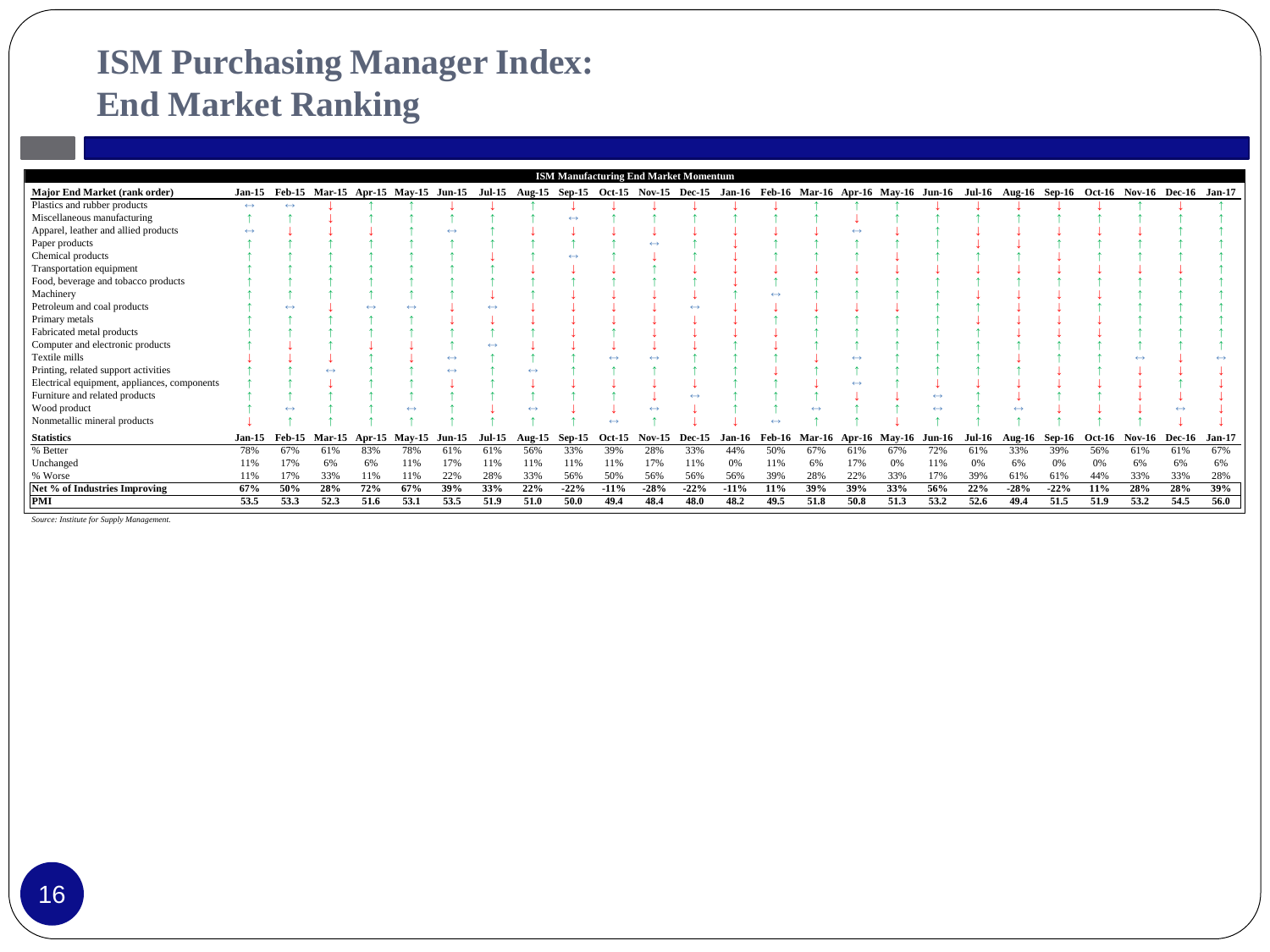### **Construction Equipment: Caterpillar NA Sales Down 16%**

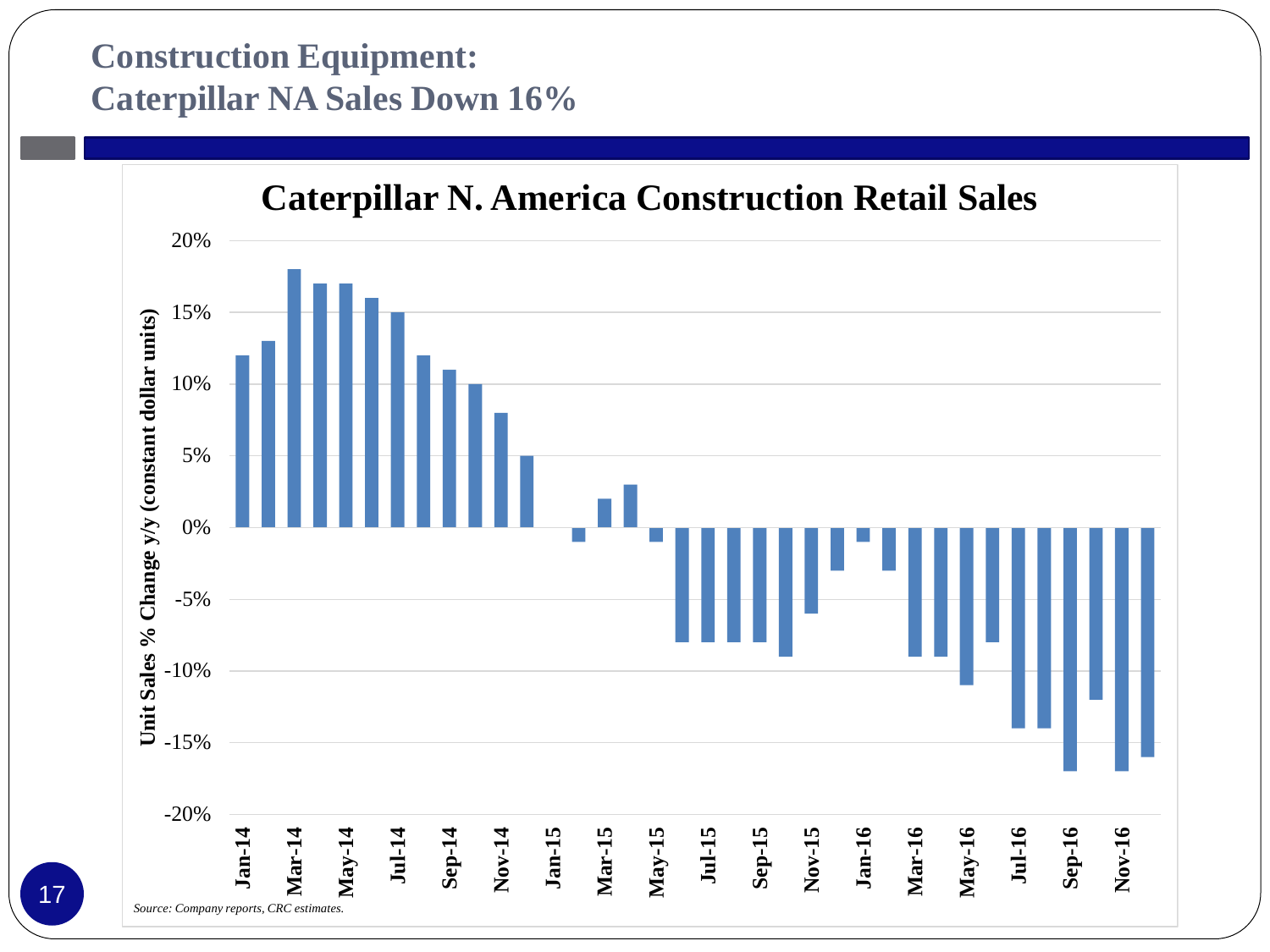### **Automotive: Production Up 5% y/y in December**



| <b>Wards Vehicle Production Outlook</b> |       |             |             |       |              |              |        |        |        |             |        |        |        |
|-----------------------------------------|-------|-------------|-------------|-------|--------------|--------------|--------|--------|--------|-------------|--------|--------|--------|
| Units thousands                         | 1Q16  | <b>2016</b> | <b>3Q16</b> | 4016  | <b>1017E</b> | <b>2017E</b> | 3017E  | 4Q17E  | 2014   | <b>2015</b> | 2016   | 2017E  | 2018E  |
| <b>United States</b>                    | 2997  | 3112        | 2955        | 2872  | 2992         | 2990         | 2740   | 2845   | 11,364 | .784        | 11.935 | 11.567 | 11,570 |
| Canada                                  | 626   | 612         | 552         | 566   | 599          | 597          | 494    | 499    | 2,382  | 2,269       | 2,356  | 2,190  | 2,027  |
| Mexico                                  | 803   | 859         | 896         | 899   | 958          | 1059         | 1022   | 1033   | 3,193  | 3,388       | 3,457  | 4,072  | 4,444  |
| <b>Total NAFTA Build</b>                | 4,426 | 4.584       | 4.402       | 4,337 | 4,549        | 4.647        | 4,257  | 4.377  | 16,939 | 17<br>.440  | 17.749 | 17,829 | 18,041 |
| % change y/y                            |       |             |             |       |              |              |        |        |        |             |        |        |        |
| <b>United States</b>                    | 4%    | 1%          | 0%          | 0%    | $0\%$        | $-4\%$       | $-7\%$ | $-1\%$ | 5%     | 4%          | 1%     | $-3\%$ | 0%     |
| Canada                                  | 16%   | 10%         | $-3%$       | $-7%$ | $-4%$        | $-2\%$       | $-10%$ | $-12%$ | 1%     | $-5%$       | 4%     | $-7%$  | $-7%$  |
| Mexico                                  | $-5%$ | $-2\%$      | 9%          | 7%    | 19%          | 23%          | 14%    | 15%    | 10%    | 6%          | 2%     | 18%    | 9%     |
| <b>Total NAFTA Build</b>                | 4%    | 2%          | $1\%$       | $1\%$ | 3%           | 1%           | $-3%$  | 1%     | 5%     | 3%          | 2%     | 0%     | $1\%$  |

*Source: Wards, Cleveland Research. January 2017*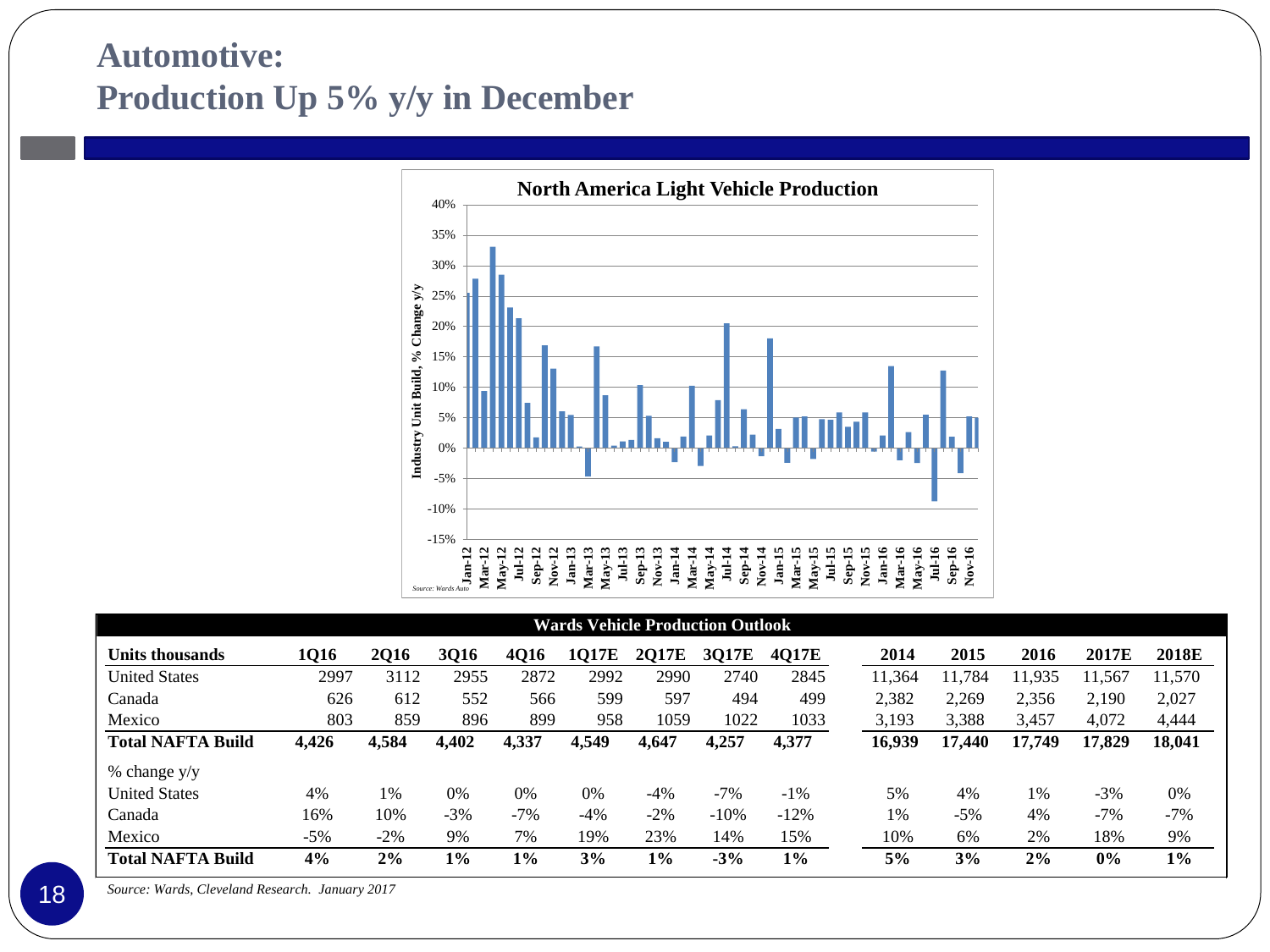#### **Heavy Duty Truck: Orders Up ~4%; Builds Forecast Down 12% in 2017**

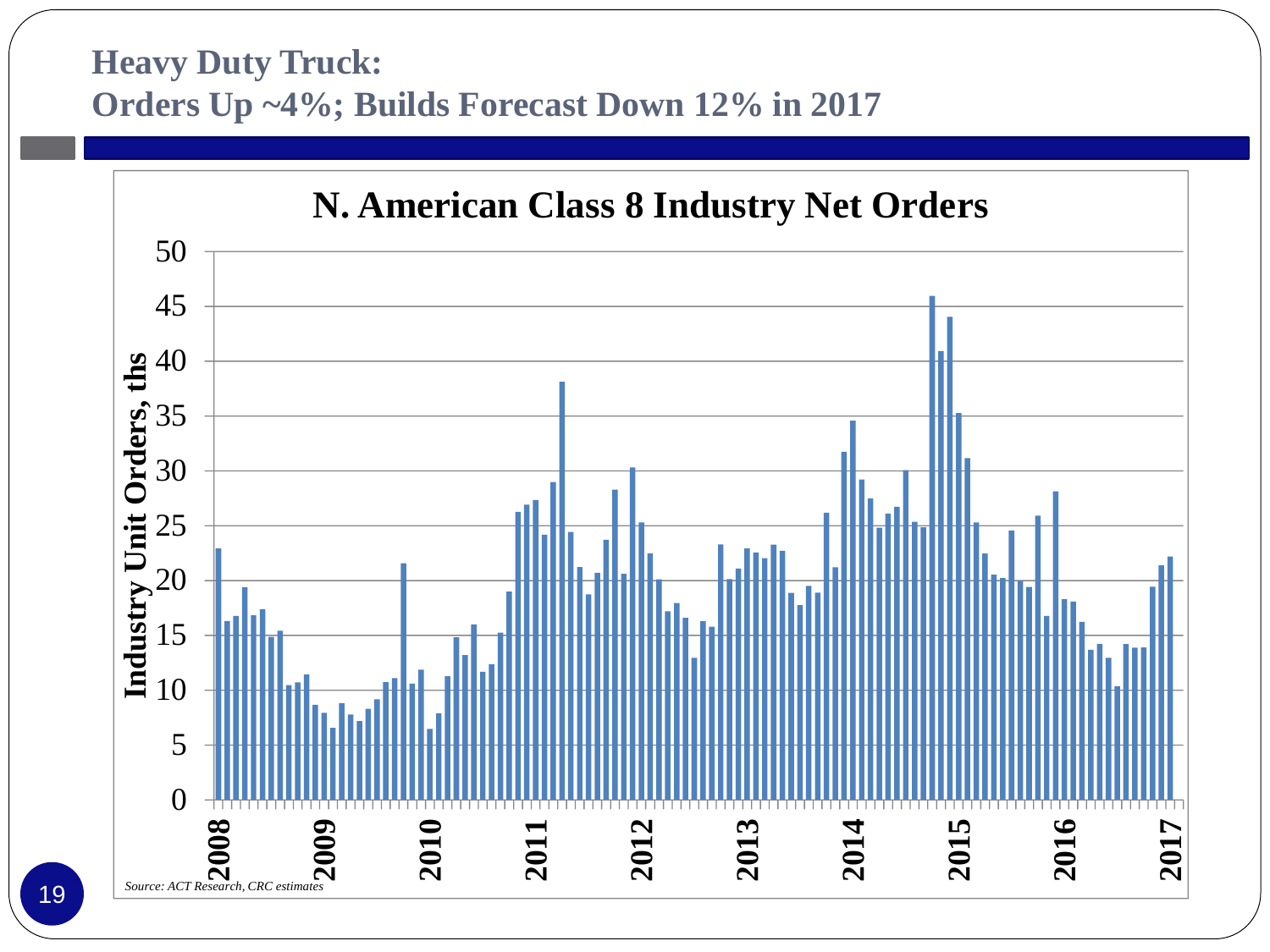#### **Farm Equipment: Sales Forecast ↓ 15-20% in 2016**